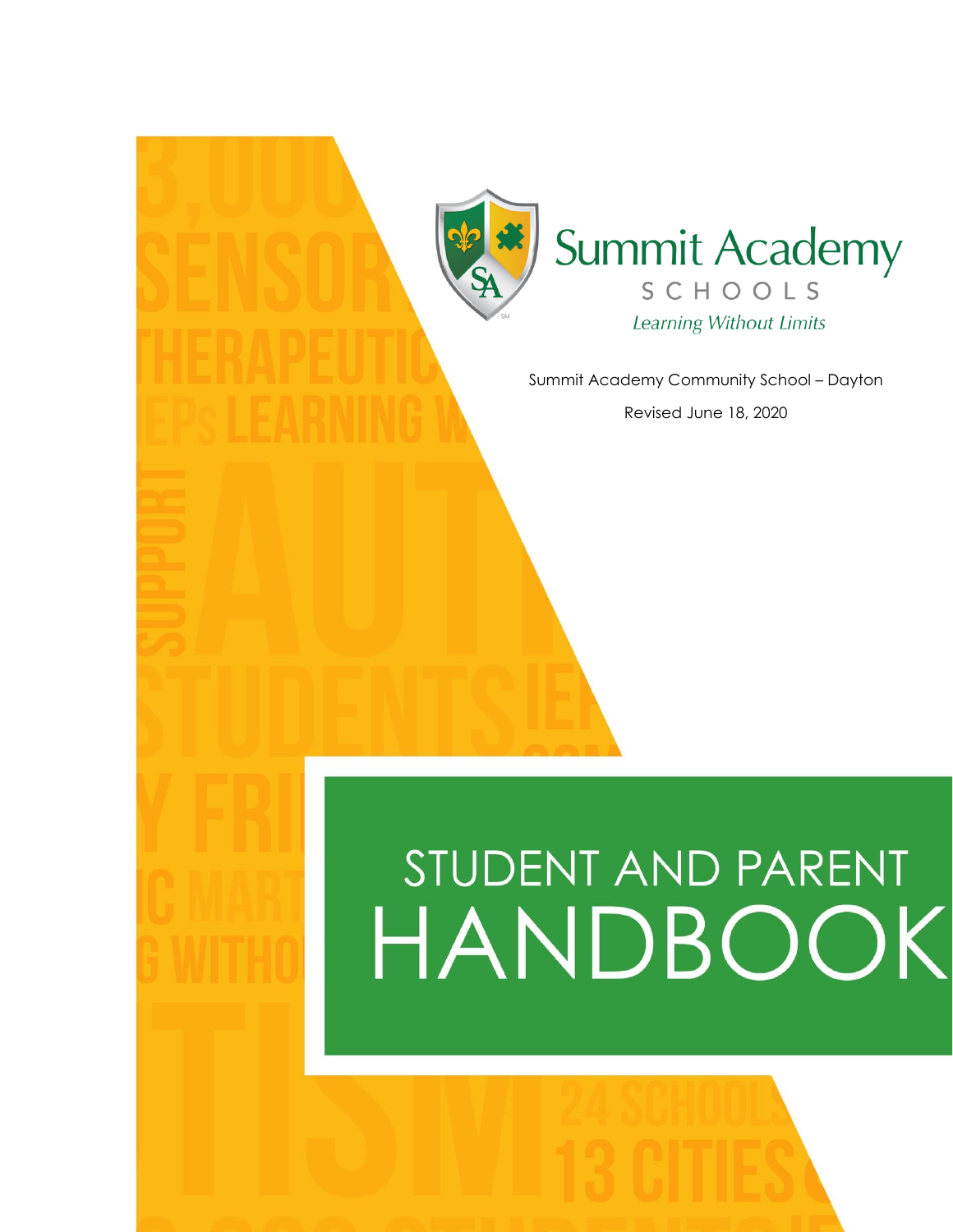## **TABLE OF CONTENTS**

| $\mathbf{L}$    | $\overline{A}$ |
|-----------------|----------------|
| $\mathbf{II}$ . | $\overline{A}$ |
| III.            | $\overline{A}$ |
| IV.             | - 5            |

#### SECTION II: GENERAL

|       | 5 |
|-------|---|
| Ⅱ.    | 5 |
| III.  | 5 |
| IV.   | 6 |
| V.    | 6 |
| VI.   | 6 |
| VII.  | 6 |
| VIII. | 7 |
| IX.   | 7 |
| Χ.    |   |
| XI.   |   |
| XII.  |   |
| XIII. | 8 |
| XIV.  | 8 |
| XV.   | 9 |
| XVI.  | 9 |

#### SECTION III: ACADEMIC INFORMATION AND TECHNOLOGY

|      | 10. |
|------|-----|
| ΙΙ.  | 10. |
| III. | 10. |
| IV.  |     |
| V.   |     |

## SECTION IV: ATTENDANCE

| $\mathbf{L}$  |                                      | 13              |
|---------------|--------------------------------------|-----------------|
| $\parallel$ . |                                      | 14              |
| III.          |                                      | 14              |
| IV.           | Attendance Policy/Call-off Procedure | $\overline{14}$ |
| V.            |                                      | 1.5             |
| VI.           |                                      | 1.5             |
| VII.          |                                      | 16              |

## **PAGE**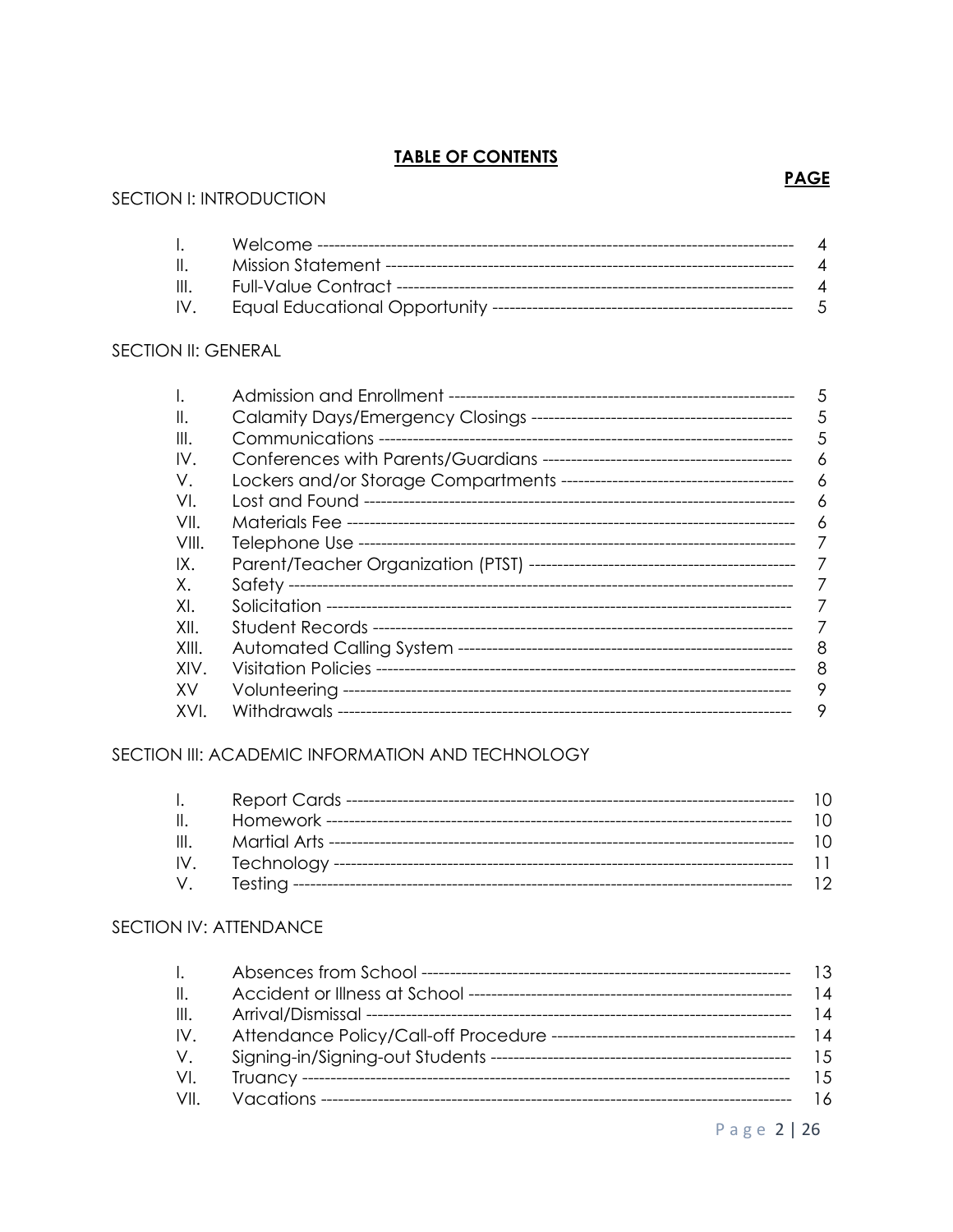**SECTION V: Student Activities** 

## SECTION VI: MEDICAL INFORMATION

|                | 18  |
|----------------|-----|
| $\mathbb{H}$ . | -18 |

#### SECTION VII: TRANSPORTATION

|      | -19 |
|------|-----|
|      |     |
| III. |     |

## SECTION VIII: Conduct/Disciplinary Process

| Ш.<br>III.<br>IV.<br>V.<br>VI.<br>VII.<br>VIII. | 20<br>21<br>21<br>22<br>22<br>22<br>23<br>23 |
|-------------------------------------------------|----------------------------------------------|
|                                                 | 24                                           |
|                                                 | 25                                           |
|                                                 | 26                                           |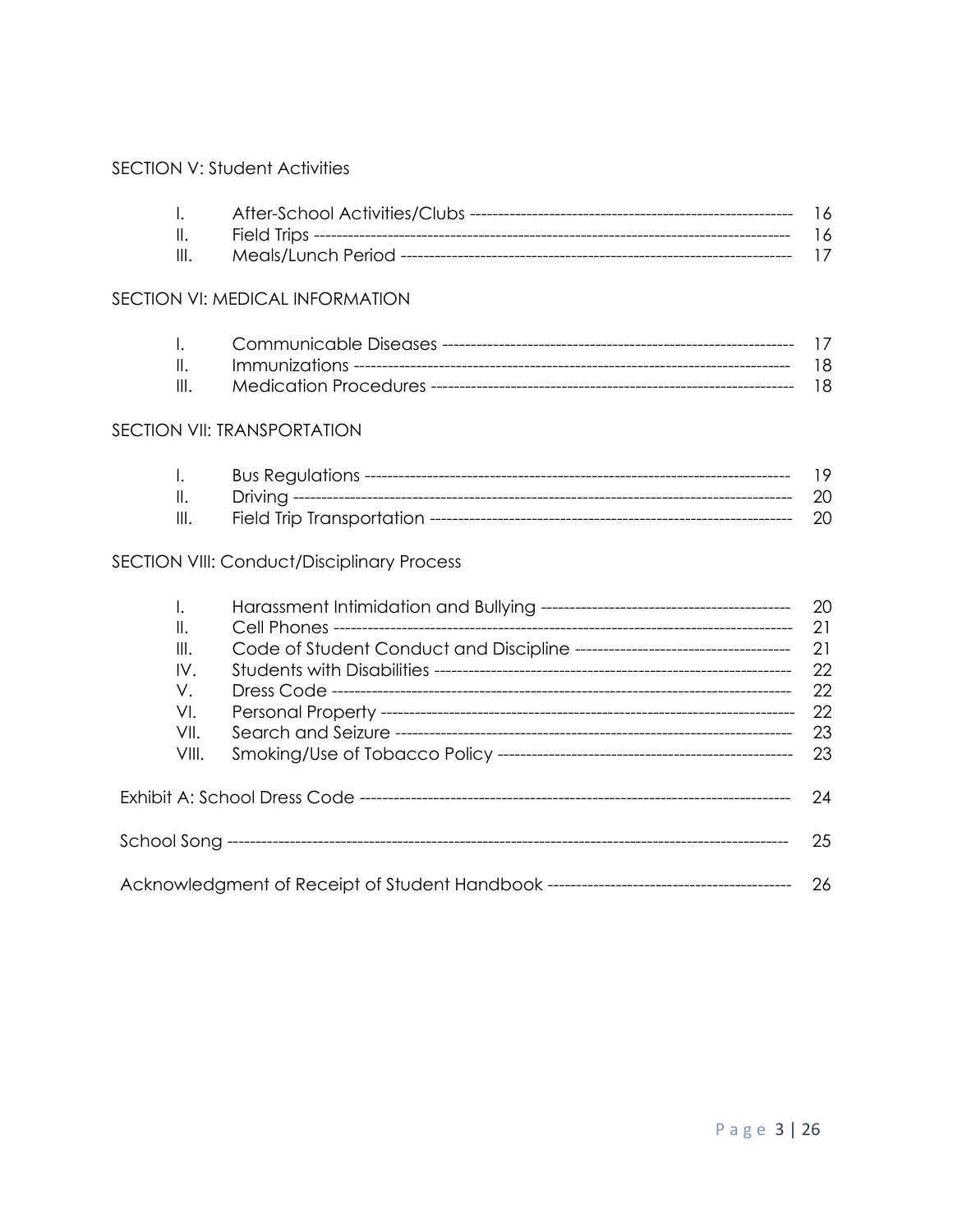## **SECTION I**

## **INTRODUCTION**

## **I. WELCOME**

We welcome you to Summit Academy. It is our desire that our students will grow academically, socially, and physically during the school year. Our school is dedicated to providing opportunities which will enable our students to reach their maximum potential. This handbook has been prepared to provide you with a ready reference regarding the rules, policies, and procedures of our school. Please contact the School Director for clarification on any policies referenced in this handbook, or for additional information you may not find here. Please also refer to the supplements accompanying this handbook for more specific information as referenced.

To increase the educational success of each student, it is very important that teachers, parents/guardians, and administrators communicate openly and frequently concerning the progress of students. As parents/guardians, you play a key role in the education of your child by giving words of encouragement, showing an interest in your child's work, and by attending school activities. Your involvement and participation in school activities (such as parent organizations and special programs) will demonstrate to your children that you value their education.

Summit Academy's governing authority has adopted policies and procedures to cover many aspects of the School's programs and operations. This handbook summarizes pertinent policies and procedures applicable to students and parents/guardians and is not intended to cover all applicable provisions. The full policies and procedures are available in the school office and take precedence over the summaries in this handbook.

## **II. MISSION STATEMENT**

Summit Academy Schools build hope, success, and well-being through education and advocacy for children with special needs.

## **III. FULL-VALUE CONTRACT**

Safety – I will keep others and myself safe at all times, both physically and emotionally.

Respect – I will value the Summit Academy Code of Conduct. I will not disrespect anyone in the group but will help to build up others. When I help someone, I am helped.

Full Participation – I will participate in all scheduled activities without complaint, and to the best of my abilities.

Honest Feedback – I will offer honest opinions to others in the group in an affirming (nice) way. I also will accept other's comments to me, as this will help me grow.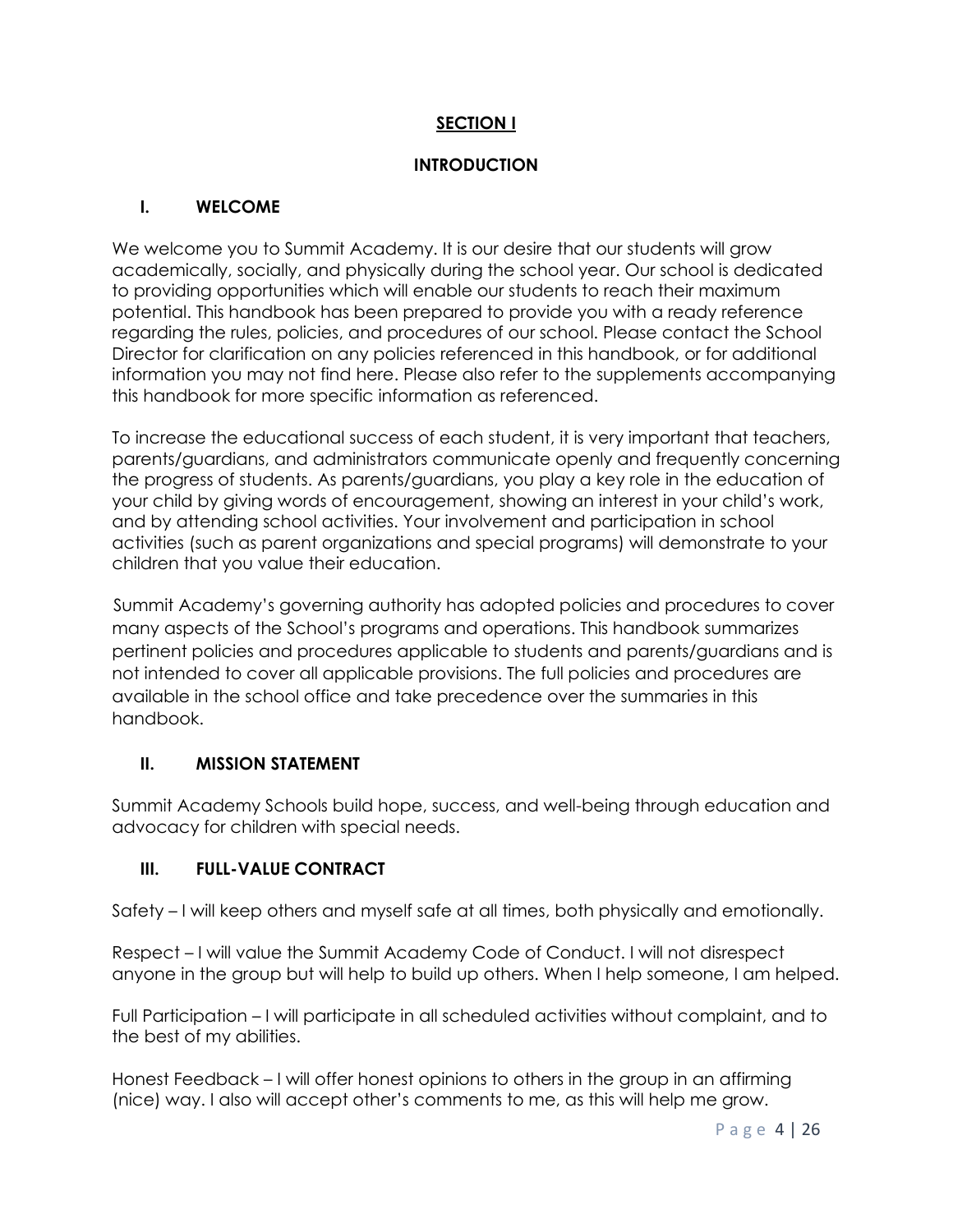## **IV. EQUAL EDUCATIONAL OPPORTUNITY**

It is the policy of the school to provide an equal opportunity for all children to achieve their maximum potential. Summit Academy students access special education services through proper evaluation and placement procedures subject to applicable federal and state laws and regulations. Parent/guardian involvement in these procedures is required. More importantly, the School wants the parent/guardian to be an active participant. Students who are identified as individuals with exceptional needs, according to Individuals with Disabilities Education Act (IDEA) criteria, are not addressed under this policy. The needs of such students are provided for under the school's special education policies and procedures, as well as state and federal laws and regulations.

## **SECTION II**

## **GENERAL INFORMATION**

## **I. ADMISSION AND ENROLLMENT**

All educational programs are available to students without regard to race, creed, color, disability or, sex and admission shall not be limited on the basis of intellectual ability, measures of achievement or aptitude, or athletic ability. Applications for enrollment will be accepted on an ongoing basis. If the number of new applicants exceeds the number of available openings, a waiting list will be maintained for each learning level. As spots become available, applicants will be admitted through a lottery selection process. For more specific information, please refer to the School's Admission and Enrollment policy. Parents/guardians are required to re-enroll their child each school year so that appropriate staffing can be maintained.

## **II. CALAMITY DAYS/EMERGENCY CLOSING**

If weather, road, or other emergency conditions make it necessary to close the School, it will be announced over local radio/television stations and through an automated calling system. In the event of a school closing, all after-school and evening activities shall be canceled. Please make sure your school office has up-to-date contact information for you. Please DO NOT call the School, its director or regional director, as this will only delay the communication necessary for making this decision.

## **III. COMMUNICATIONS**

Students may bring home work samples, classroom notices, or special announcements regarding school activities. PLEASE ASK YOUR CHILD regularly for any newsletters or other communications so that you do not miss out on important information. You may also check the school website.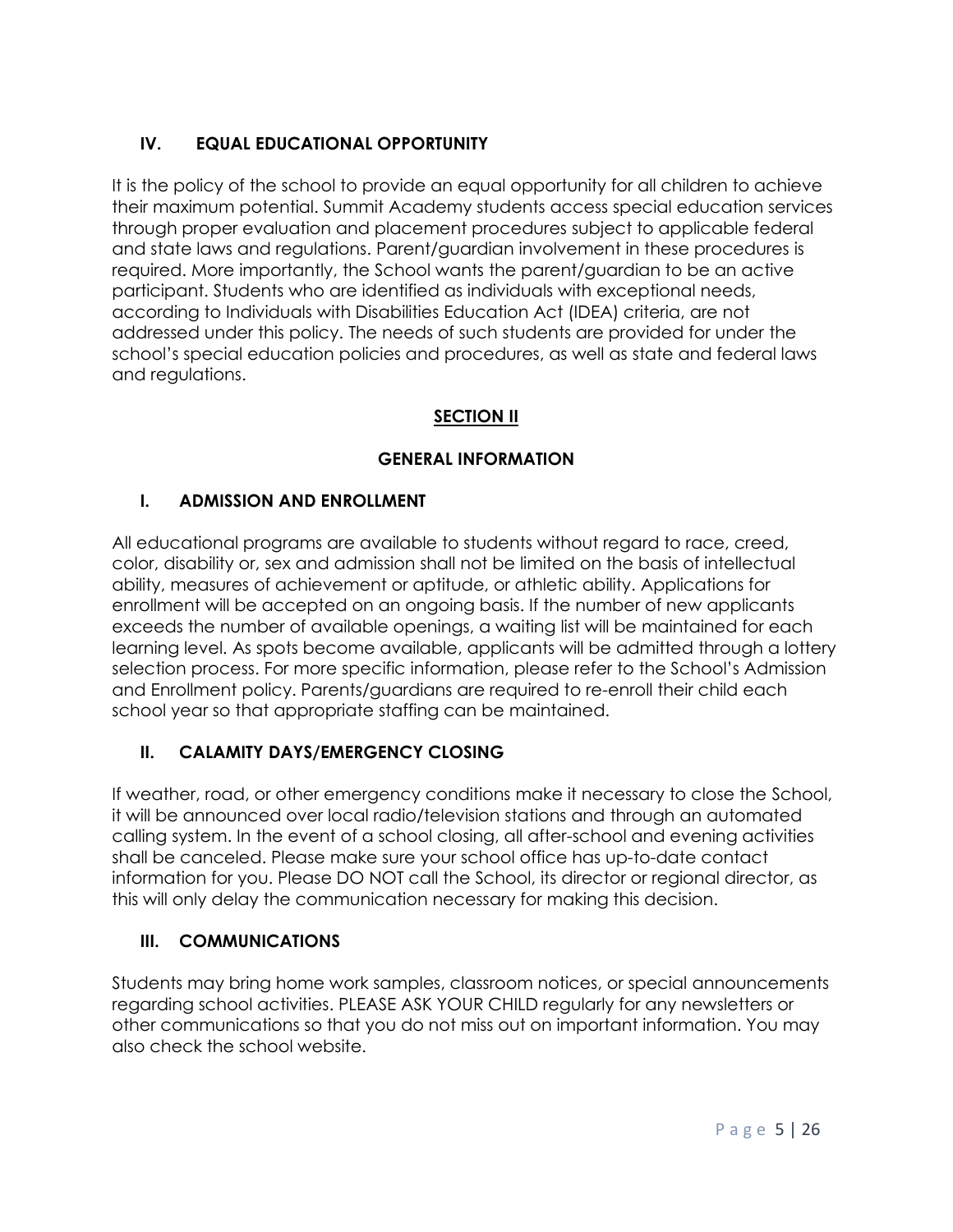## **IV. CONFERENCES WITH PARENTS/GUARDIANS**

Summit Academy welcomes the opportunity to meet and speak with parents and guardians regarding student progress. If you wish to have a conference with your child's teacher, please call the School office and leave a number where you can be reached during the day. The teacher will contact you to set up a time. Whenever possible, try to schedule an appointment during school hours. Please do not wait until a problem has developed to ask for a conference. You may also consult the school calendar for designated conference days in the fall and spring.

## **V. LOCKERS AND/OR STORAGE COMPARTMENTS**

#### **Lockers and any other types of storage compartments are hereinafter collectively referred to as "storage compartments."** *Students may have assigned storage compartments*. The school office will assign and keep records of storage compartment assignments. Rules for storage compartment use by students:

- A. Storage compartments must be kept clean;
- B. Do not give your lock combination to another student;
- C. Use your storage compartment only in the morning, before or after lunch, or at the end of the day unless otherwise instructed;
- D. Do not change or share storage compartments without authorization from the office; and
- E. **NO outside decorations are permitted on any storage compartment at any time without special authorization from the office**.

Staff members are responsible for periodically checking students' storage compartments. Storage compartment clean-out times for students will be assigned by the office.

## **VI. LOST AND FOUND**

**Articles brought to the School by the student are the student's responsibility.** All articles found are placed in the Lost and Found area. If your child is missing any article of clothing, have your child check there. Since Summit Academy students may wear uniforms, IT IS VERY IMPORTANT THAT YOU LABEL ALL ARTICLES OF CLOTHING, including hats, gloves, coats, sweatshirts, lunch bags, or backpacks (any item that the child may remove). All unclaimed articles are given to a charitable organization.

## **VII. MATERIALS FEE**

A materials fee is assessed to each student at the beginning of each school year or upon enrollment. Summit Academy strives to keep this fee to a minimum. These fees help support additional educational experiences for your child. This fee may vary each year and the amount will be announced at the time of open enrollment. The entire amount must be paid, or payment arrangements made, no later than October 1st of the current school year. Special financial circumstances must be brought to the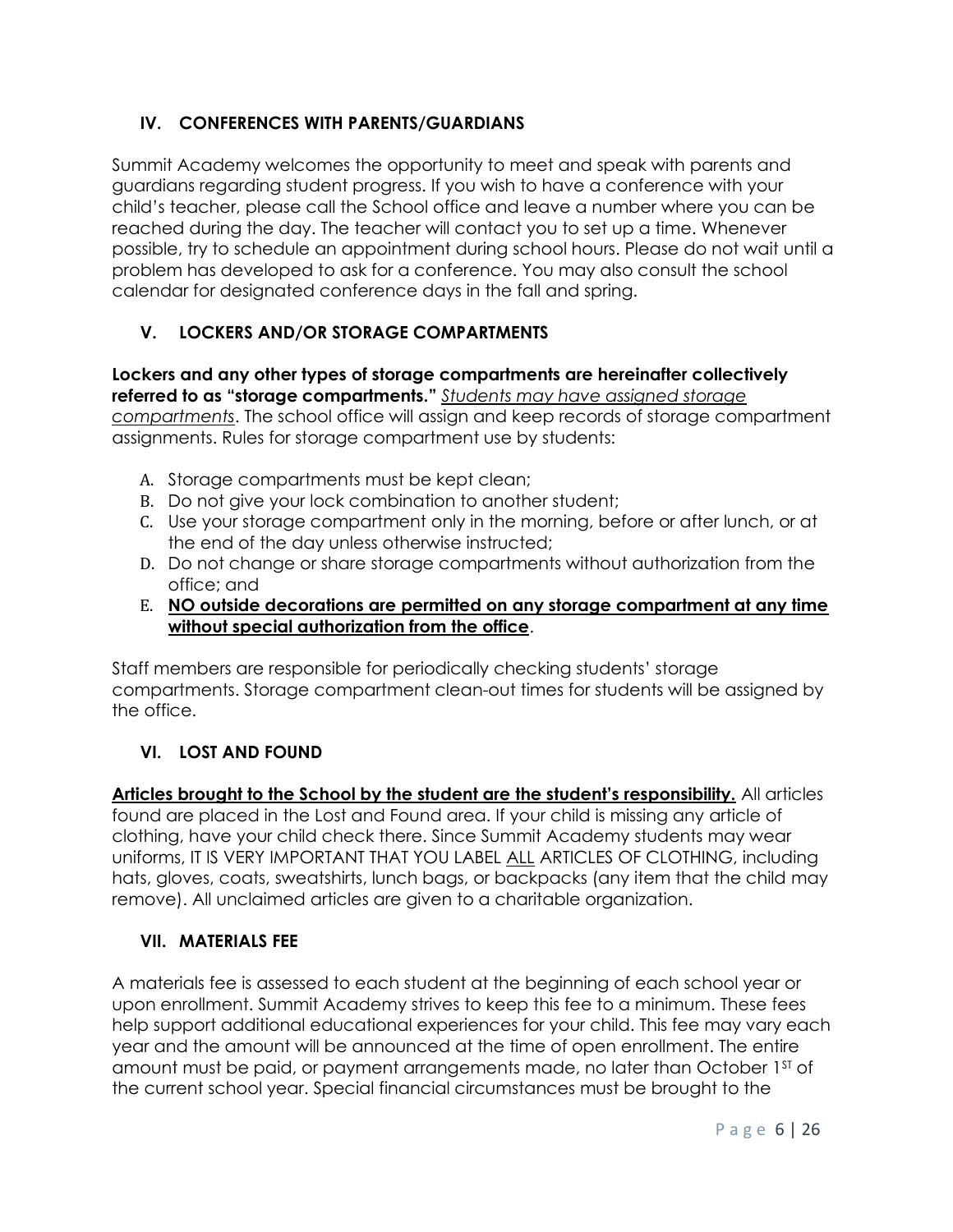attention of the school director and be provided in writing. Fees may be refunded on a prorated basis based on enrollment, if applicable.

## **VIII. TELEPHONE USE**

Students are allowed to use the office telephone only if it is an emergency. Permission to use the office phone must be given by a school administrator. Please make sure you and your child are aware of any clubs he/she is in, the pick-up time on club meeting days, and who will be picking up your child. Cell phone use is addressed below.

# **IX. PARENT/TEACHER ORGANIZATION**

The Summit Academy parent/teacher organization is referred to as PTST (Parents, Teachers & Students Together). The purpose of this organization is to unite the parents/guardians, students, and staff to promote the social and academic welfare of the school community. The PTST assists the staff and students by supporting the funding for additional programs, special events, equipment, and supplies as well as volunteer for field trips and classroom or other school activities. We encourage all parents/guardians to join the PTST. Your participation in or other support for this organization assures the success of our school.

# **X. SAFETY DRILLS AND PROCEDURES**

Summit Academy will comply with all federal, state, and local laws, statutes, and ordinances concerning safety and will conduct evacuation, safety, and severe weather drills accordingly. Specific instructions on how to proceed in any of these situations will be provided to the students by the staff. The staff will oversee the safe, prompt, and orderly execution of the required actions during all drills. Severe weather drills will be conducted during the tornado season (April-July in Ohio) using the procedures prescribed by the State of Ohio. You will be notified in the event an actual emergency occurs.

# **XI. SOLICITATION**

Sale of any item on school property or at a school function is prohibited unless approved by the school director in advance.

## **XII. STUDENT RECORDS**

Confidential records contain educational and behavioral information that have restricted access based on the federal Family Education Rights and Privacy Act (FERPA) and Ohio law. This information can only be released with the written consent of the parent/guardian or adult student. In some exceptions, state and federal laws authorize the release of such information without consent.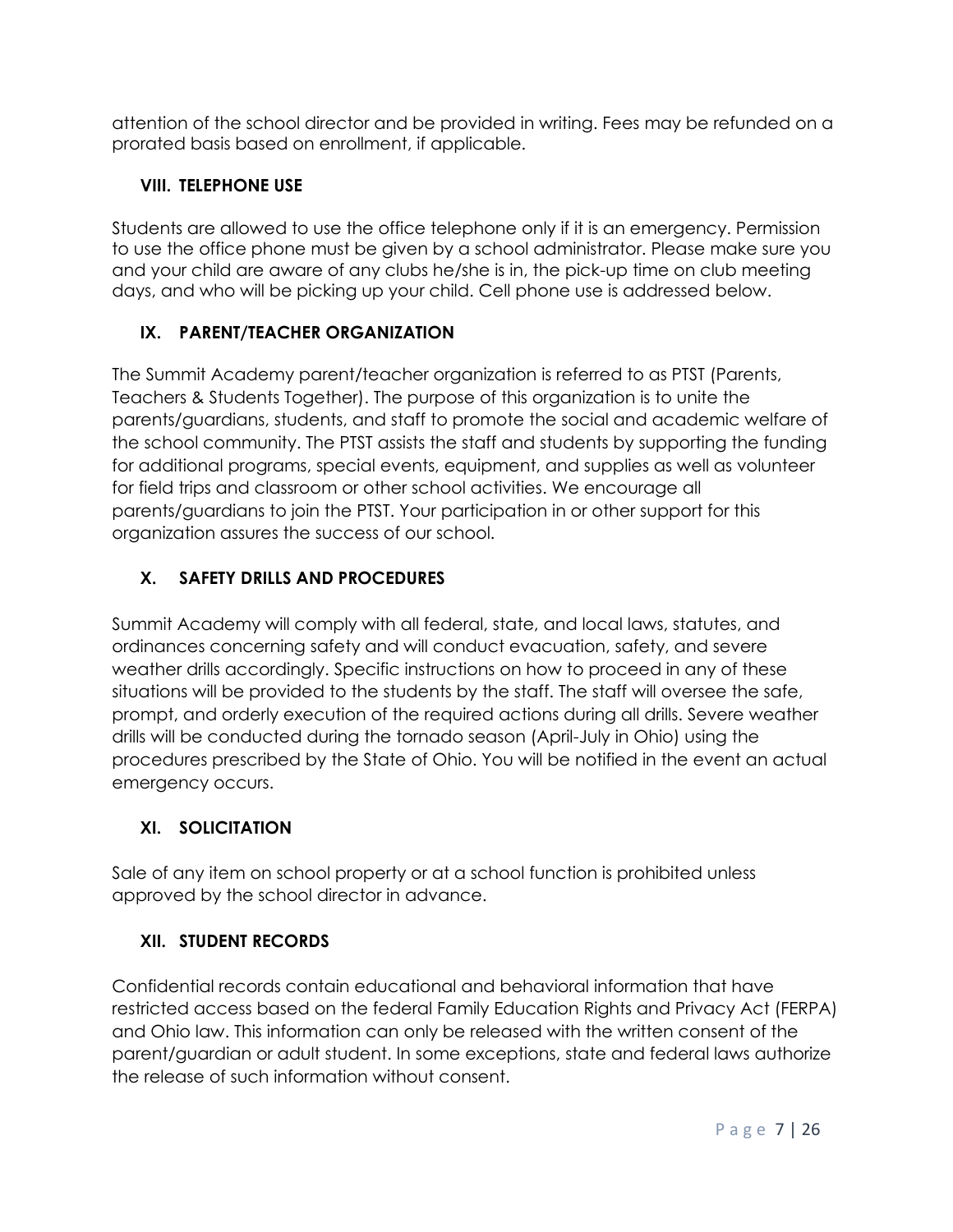## **XIII. AUTOMATED CALLING SYSTEM**

School announcements, cancellations, and important messages are sent directly to your home and mobile phones through our automated calling system. Be sure that the main office has the numbers you want called. Also, individual teachers can use the system to deliver personal classroom messages for your child.

## **XIV. VISITATION POLICIES**

Visitation policies exist to provide a safe environmental environment for our students. Summit Academy strives to ensure the safety of our students and staff. All doors to Summit Academy Schools are locked during the school day. Visitors wishing to enter the school must adhere to the following visitation policies. Any violators will be requested to leave the school grounds. Failure to do so may result in criminal prosecution.

All visitors entering the building while school is in session shall first report to the office, state the nature of business, and secure permission before contacting any student or making a delivery of merchandise to the school. The visitor must sign in if not picking up a student or making a delivery.

## A. VISITORS TO THE SCHOOL

All visitors must display a visitor's badge while visiting the school. Tobacco use in any nature is prohibited on school grounds. No person shall be intoxicated or bring, sell, or give away alcohol on the premises. No person shall bring or use drugs, unless under a licensed physician's care. No person shall sell or give away drugs in any form while on the school premises. No person shall bring on his/her person any dangerous weapon such as a gun, pistol, or knife unless he/she is a police officer or some person legally authorized to be armed. No person shall talk, shout, scream, yell, or otherwise conduct himself so as to disturb the peace and good order of the school. The use of profanity in the school building or on the school grounds is strictly prohibited. Any parent/guardian wishing to visit/observe their student must make prior arrangements with the school director before observing.

## B. CLASSROOM OBSERVATION

Although observation by outside parties in classrooms is not strictly prohibited, such visits can create disruptions, which are detrimental to the education of the student population we serve. If, by mutual agreement between the school and requestor, an observation is deemed necessary, the Classroom Observation Policy will be enforced.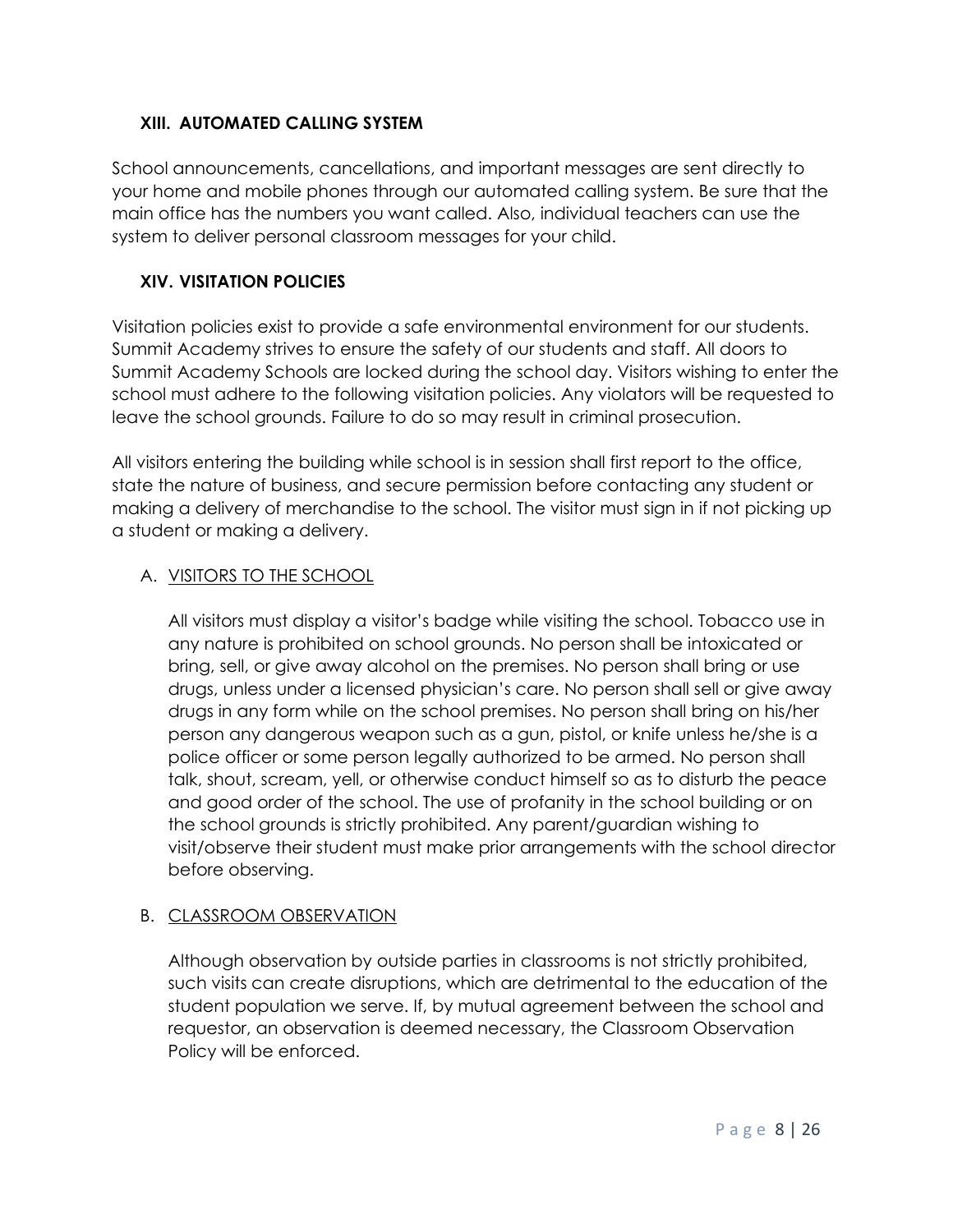*Classroom Observation Policy* – Parents wishing to visit their child's classroom may do so by calling the school office in advance to arrange a mutually convenient date and time for the visit. Due to the nature of other students' disabilities and the school's responsibility to protect everyone's privacy rights, scheduling a visit will usually take a number of days. In order to keep disruption in the classroom to a minimum, visits will be limited to one instructional period in the least intrusive area of the classroom, as designated by the IEP coordinator or designee. Observer(s) are expected to leave the classroom promptly at the end of the instructional period. Parents visiting classrooms must leave personal belongings (coats, purses, briefcases, etc.) in the school office or locked in their car. Videotaping and/or audio recording by parents visiting classrooms is illegal and will not be permitted under any circumstances. All parents visiting a classroom will be required to complete an **Observation Disclosure and Agreement Form** before entering the classroom. All visitors to the classroom must sign in at the office at the time of arrival**.**

## **XV. VOLUNTEERING**

Parents/guardians are encouraged to volunteer at the school in a number of ways. parents/guardians may be asked to serve on ad hoc committees from time to time. Parents/guardians may also be involved in teaching specific skills they possess as well as serving as resources for clubs.

Summit Academy welcomes any contribution you may make toward the welfare of our students and/or our school. Please contact the school director for additional information. Volunteers may be asked to provide a criminal background check before rendering services.

## **XVI. WITHDRAWALS**

A student who fails to participate in 72 consecutive hours of learning opportunities will be automatically withdrawn, unless the student's absence is excused. Otherwise, a parent may withdraw a student voluntarily by signing a Voluntary Withdrawal form with the school director or his/her designee.

Parents/guardians wishing to withdraw their student from school for any reason should notify the office and **complete a Voluntary Withdrawal form** so that all records can be put in order for proper transfer. A Record Release form, completed **in advance**, must be sent to us from the receiving school before any records can be sent**.** Records will be transferred to the new district upon receipt of the signed authorization according to legal requirements. All school property should be returned, and fees paid before withdrawing. For more specific information, see the School's Attendance, Truancy and Withdrawal policy, available in the school office.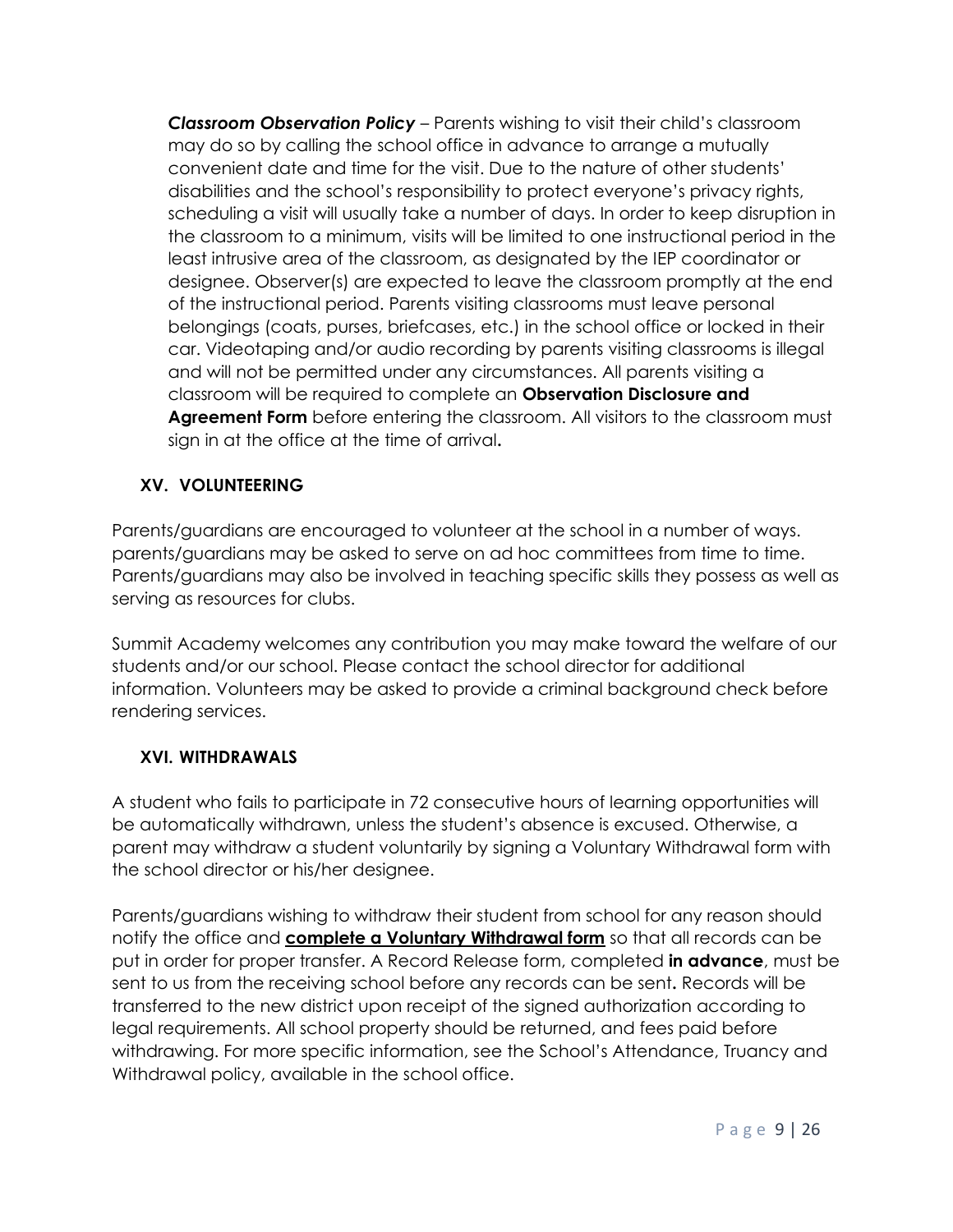## **SECTION III**

#### **ACADEMIC INFORMATION AND TECHNOLOGY**

#### **I. REPORT CARDS**

Report cards will be distributed quarterly. Please refer to the School Calendar for the specific dates.

#### **II. HOMEWORK**

Please refer to your school administrator or your student's teacher(s) for the homework policy specific to your student.

#### **III. MARTIAL ARTS**

Summit Academy Therapeutic Martial Arts Mission Statement.

## *The Summit Academy Therapeutic Martial Arts program is specifically designed to enhance the physical, emotional, and social growth of all students, increase selfconfidence, build self-esteem, self-respect and respect for others. The program utilizes the fundamentals of the martial arts for special needs students.*

The Therapeutic Martial Arts program was designed to be a program for special needs students diagnosed with ADHD and Asperger syndrome and is one of the School's foundations of success. Summit Academy adapted to a Japanese style called Kwanmukan, which is a mixture of Korean Tae Kwon Do, Japanese Jiu-Jitsu, and Japanese Shotokan Karate.

The program's main purpose is to be utilized as one of the major components for structure and culture throughout the School and has been proven to increase student participation in the PE classes. Therapeutic martial arts adapts martial arts movements for cross-lateral conditioning, which enhances brain activity by crossing the midline of the body while connecting cross laterally with physical activity. The body sends a signal to the synapse of the brain and causes the transmitters to relax and connect cross laterally in the brain. This, in turn, causes the brain stimulus to relax to help enhance concentration.

Besides the brain advantage, the Therapeutic Martial Arts program helps with building self-esteem and self-confidence in our students, which enables them to succeed in the classrooms and achieve academic success. It builds self-respect and respect for others and helps with self-control in behavioral situations.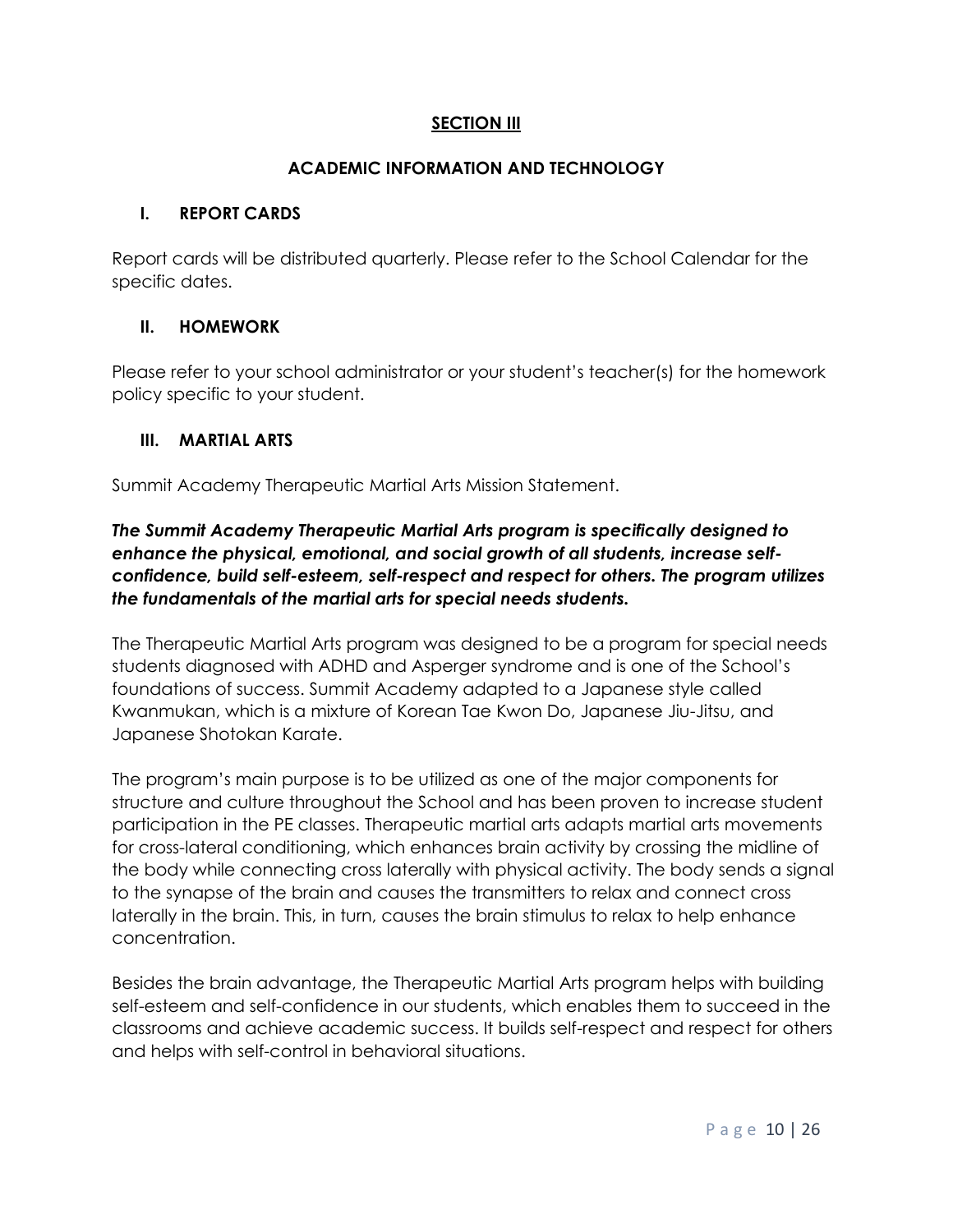## **IV. TECHNOLOGY**

## **The use of technology and computer resources at the School is a revocable privilege. Failure to abide by this policy may render a student ineligible to use the School's computer facilities and may bring additional disciplinary action.**

All users are expected to use the technology available at the School in a manner appropriate to the School's academic goals and mission. Technology includes, but is not limited to, cellular telephones, beepers, pagers, radios, CD/MP3/DVD players, video recorders, video games, personal data devices, computers, other hardware, electronic devices, software, Internet, email and all other similar networks and devices. Users are expected to be responsible and use technology to which they have access appropriately. Obscene, pornographic, threatening, or other inappropriate use of technology, including, but not limited to, email, instant messaging, web pages, and the use of hardware and/or software that disrupts or interferes with the safety and welfare of the School community is prohibited, even if such uses take place after or off School property (i.e., home, business, private property, etc.).

#### **Failure to adhere to this policy and the guidelines below will result in disciplinary action as outlined in the Student Code of Conduct.**

#### A. COMPUTER/INTERNET USAGE AND SAFETY

At the time of enrollment and at the beginning of each school year, parents will be given a copy of the Computer/Internet Usage and Safety procedure. Please be sure to familiarize yourself with this policy, as it delineates the terms and conditions for acceptable use to assure safe Internet use for our students. Parents/guardians will be asked to sign an Internet Usage Permission form before the student is granted Internet access. Students will also complete a basic Internet and online safety lesson as required by the Children's Internet Protection Act (CIPA).

#### B. SOCIAL NETWORKING

In this age of social networking, many have experienced the effects of a culture of disrespect promoted by thoughtless, hurtful comments posted on social networking sites. Some students may choose to use their words as weapons to hurt, embarrass, and intimidate others without considering that the published messages are harmful to all parties. Immature words posted in anger and for "fun" become part of a digital footprint that is forever imprinted on an electronic page in history.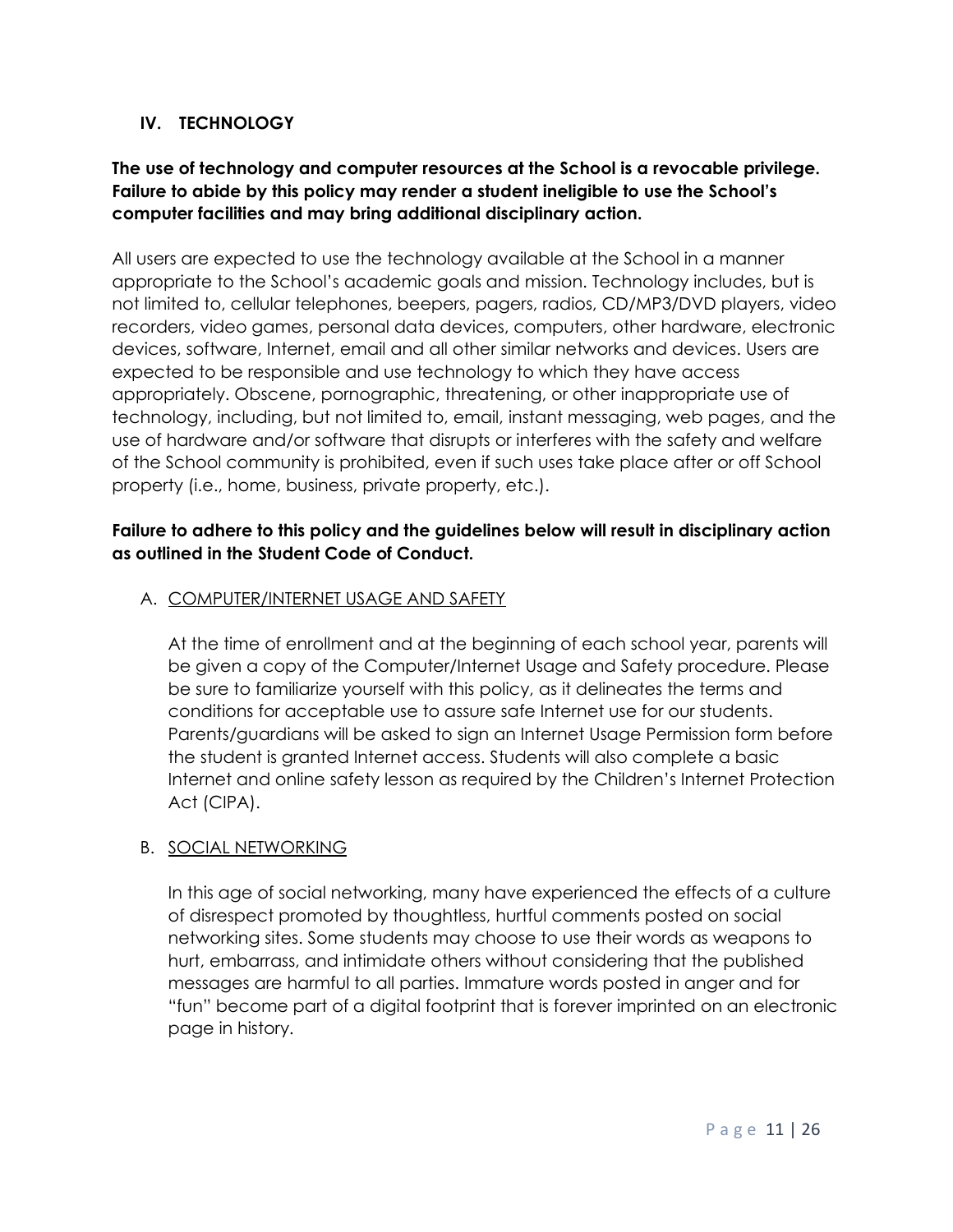*We ask that all parents/guardians, as partners in the education of our children, monitor their children's social networking activity at home and encourage them to use social media responsibly*. Social networking sites are not private; they are public, and our children may represent themselves in ways that are inappropriate. It is recommended that you have your child grant you access to their account(s).

Though we have blocked social networking sites on school equipment, we must strive to eliminate the harmful effects a negative posting could have on our students' welfare and reduce distractions to our educational environment.

Social networking is not permitted during school hours. Students using social media tools such as Instagram, Snapchat, Facebook, Twitter, Flickr or YouTube, or posting comments on blogs, should be mindful of how they represent themselves, their peers, and their school. Any student found using a social networking site during the school day via any equipment or device will receive disciplinary action. Any messages posted by students about other students that include slurs based on race, ethnicity, religion, disability, gender, or sexual orientation will be considered discrimination and will result in disciplinary action. Summit Academy Schools strictly prohibit harassment, intimidation, and bullying on school property, at school-related events, or on school-related vehicles. Discipline may result for a student who violates this policy, which was developed collaboratively with input from parents, school employees and volunteers, students, and community members. Please report acts or suspicions of bullying and harassment to the SafeSchools alert system at 234-231-0554.

## **V. TESTING**

The School will make every reasonable effort to ensure that it uses high-quality academic assessments, accountability systems, and teacher preparation and training, and ensure that the foregoing and the School's curriculum and instructional materials are aligned with applicable academic standards. The school will enable all interested parties, including students, parents, teachers, and administrators to measure this school's progress in meeting its goals for student academic achievement.

The School will make every reasonable effort to use assessments to improve and strengthen accountability, teaching, and learning to ensure that its students are meeting the applicable academic standards.

Statewide testing will be administered according to the Ohio Department of Education's guidelines, which may include online or paper and pencil assessments. Students on IEPs will have testing accommodations as prescribed on the IEP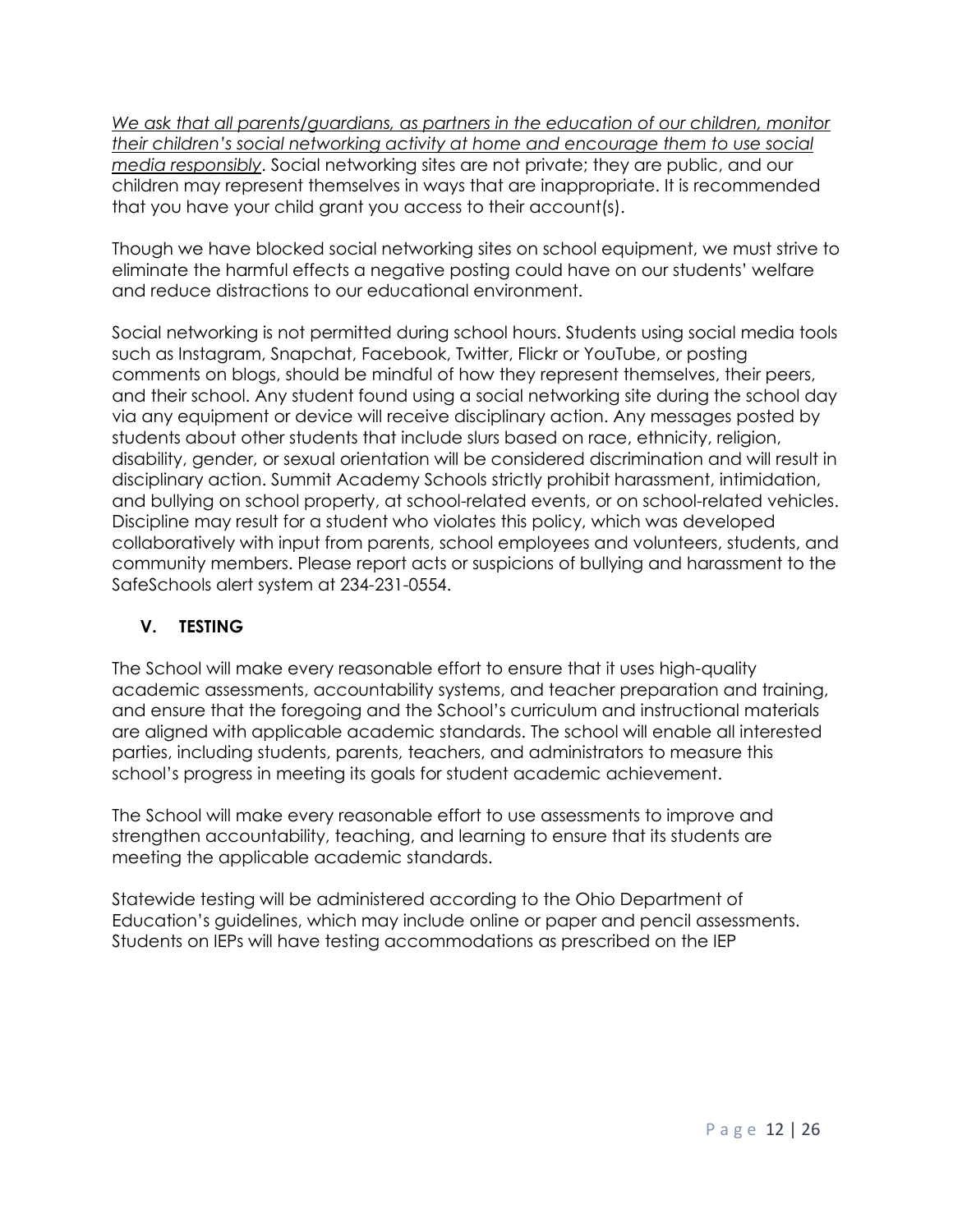## **SECTION IV**

#### **ATTENDANCE**

#### **I. ABSENCES FROM SCHOOL (EXCUSED)**

Students enrolled in the School must attend school regularly in accordance with the laws of the State of Ohio. The educational program offered by the School is predicated upon the presence and punctuality of the student and requires continuity of instruction and classroom participation. A parent must contact the School in accordance with its procedures whenever a student is absent.

Attendance shall be required of all students enrolled at the School during the days and hours that the School is in session. Attendance need not always be within the school's facilities, but a student will be considered to be in attendance if present at any place approved by the School as part of the School's course of instruction.

#### A. Excused Absences

The governing authority recognizes the following absences as excused:

- 1. Illness;
- 2. Personal mental illness such that the student will not benefit from instruction;
- 3. Medical or dental appointments;
- 4. Illness in the family necessitating the presence of the student;
- 5. Death of a relative;
- 6. Quarantine;
- 7. Observance of religious holidays (consistent with truly held religious beliefs);
- 8. Parent's inability to employ help in the family's business or to work on the family's farm at necessary times;
- 9. College visits;
- 10. Court subpoena;
- 11. Due to placement in foster care or change in foster placement, or related court proceedings;
- 12. An emergency or set of circumstances which in the judgment of the school director or designee constitutes a good and sufficient cause for the absence; or
- 13. If a student is absent from school for the sole purpose of traveling out of state to participate in a School-approved enrichment activity or extracurricular activity, the School shall count the absence as an excused absence, up to a maximum of 24 hours per school year. The student must complete any classroom assignment he/she misses due to the absence. If the student will be absent for 24 or more consecutive hours that the School is open for instruction, a teacher must accompany the student to provide the student with instructional assistance for the absence to be excused.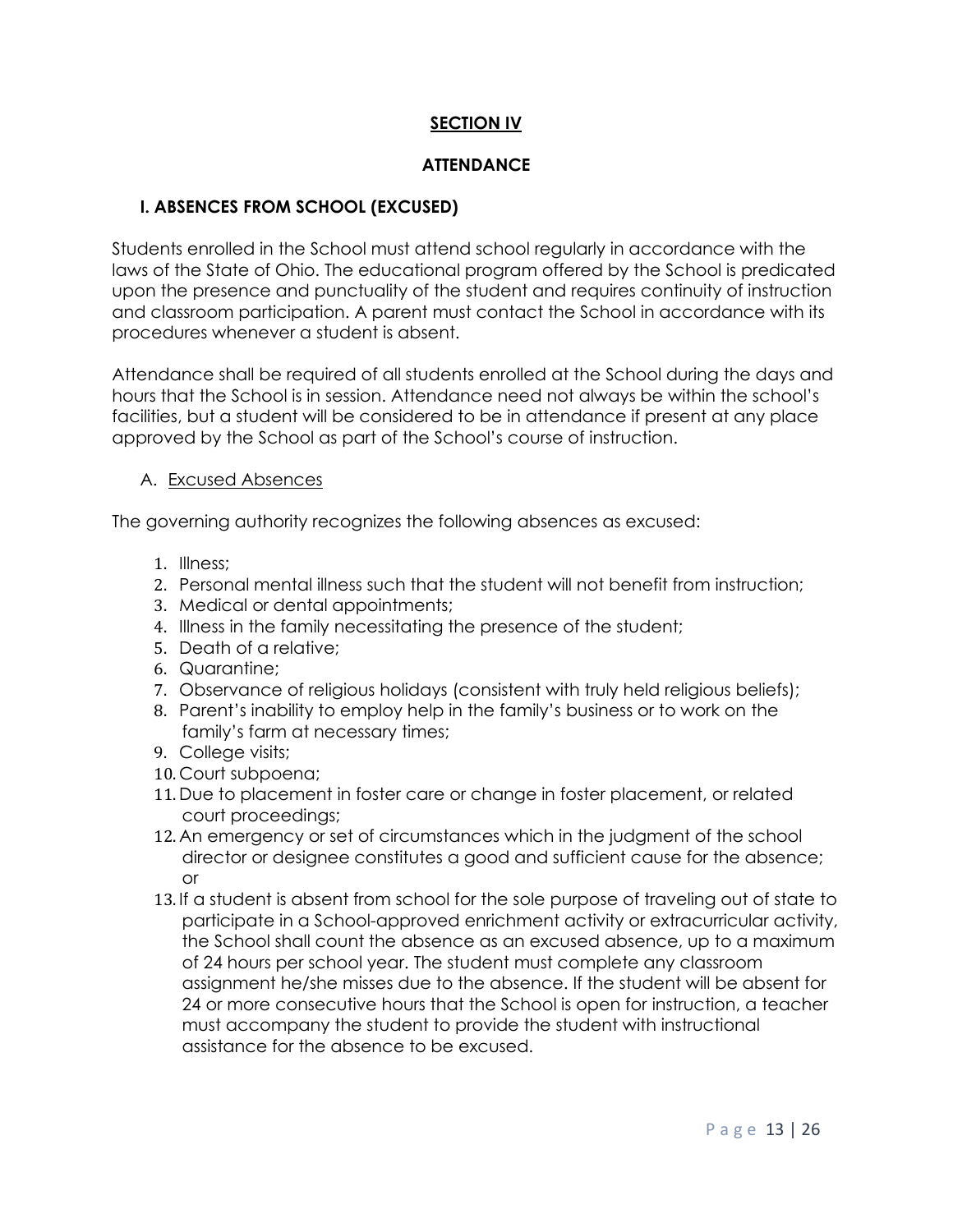Upon returning to School, the student must provide to the School a written statement from a parent of the cause for absence, or the absence will be considered unexcused. The school director or his/her designee reserves the right to verify such statements and to investigate the cause of each individual absence.

If a child has a physical condition or impairment that could cause periodic or frequent school absences, a parent is required to notify the School at the beginning of the school year or within five school days after the condition or impairment develops. The notification shall be in the form of a written statement signed and dated by a physician. It must also include the expected duration of the condition or impairment.

An unexcused absence will be considered any absence not in the categories of defined excused absences.

Timely arrival at school is important to academic and social success. Excessive tardiness will almost certainly negatively affect your child's school experience. Chronic tardiness may lead to administrative action.

## **II. ACCIDENT OR ILLNESS AT SCHOOL**

Emergency medical forms must be on file for all students. It is essential that the information be accurate and kept up to date throughout the year. Only those persons named on the Emergency Contact form can be contacted in the event of an emergency. Every attempt will be made to contact the parent first. **Parents/guardians are responsible for notifying the school office to update the emergency contact information as changes occur.**

## **III. ARRIVAL/DISMISSAL**

Students must arrive at the designated arrival time and must be picked up at the designated pickup time as designated by the School. Adult supervision is not available before or after school. Parents/guardians providing transportation for their child, must drop off or pick up their child at the designated area. Parents/guardians who arrive early should not block the flow of traffic around the building. If a student is to ride home with another, a note must be sent to school that morning. Students may not plan afterschool activities on the spur of the moment and expect to call home for permission. (*Please also refer to section "Signing-In/Signing-Out Students*").

*Early Dismissal*—Students will only be released for early dismissal to the parent/guardian or an adult who has been pre-authorized by the parent/guardian.

## **IV. ATTENDANCE POLICY/CALL-OFF PROCEDURE**

A parent must call or email the School to inform the School that his/her child or children will be absent from school. This phone call should take place within the first hour that the School is in session or as soon as practical. If a parent fails to call or email the School, school personnel will call the parent to inform him/her of the student's absence.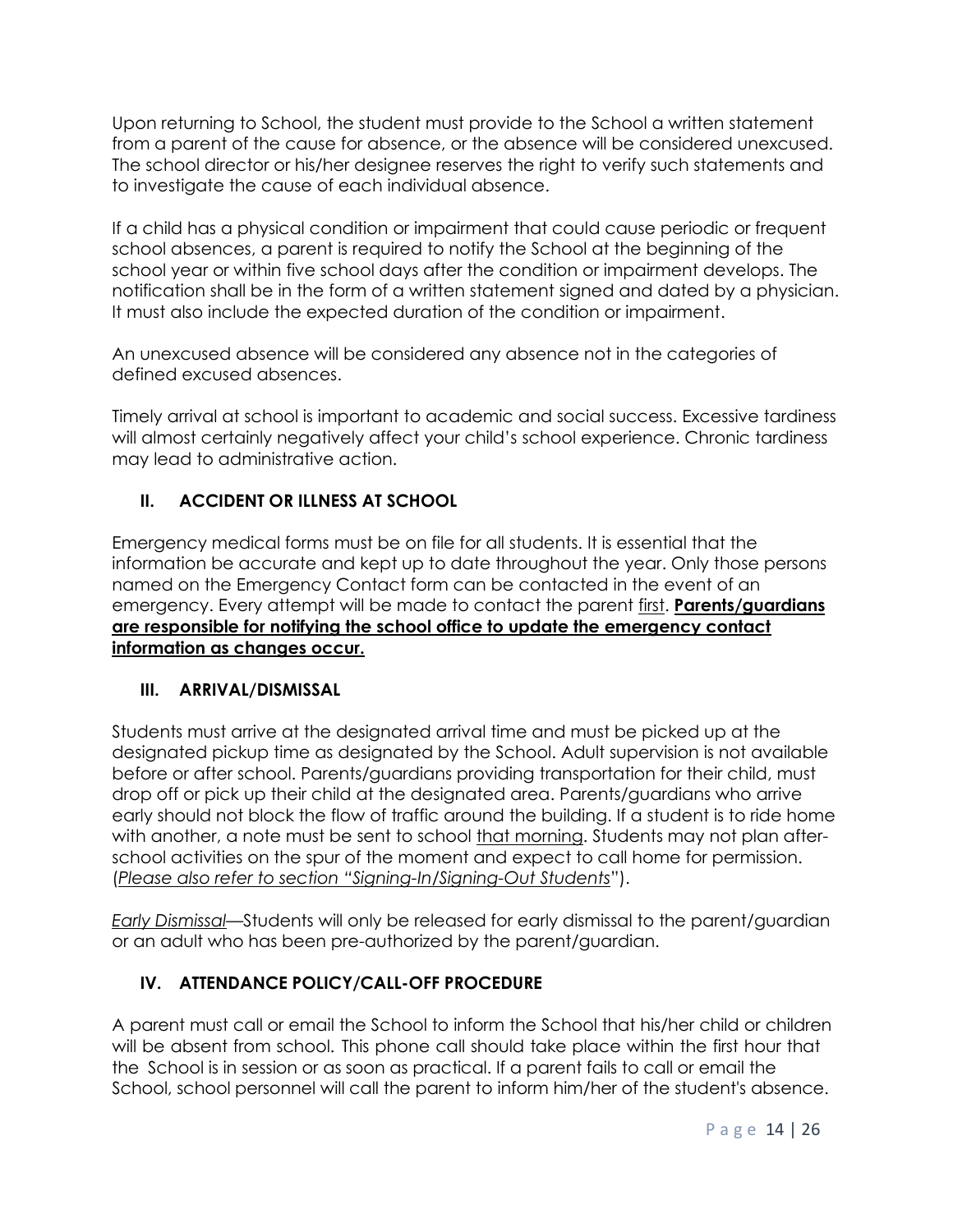In those cases where telephone communication could not be made, School personnel will initiate written communication to the home of the parent/guardian the day of the student's absence.

Parents or other responsible persons shall provide the School with their current home and/or work telephone numbers and home addresses, as well as emergency telephone numbers for such purposes.

In order to comply with the governing authority's policy and the Missing Children's Act, those who receive an answering service or voice mail must give their name, student's name, grade, and reason for the absence. **The parent/guardian must follow-up with a written note or doctor's note for student's file.** If a child has a physical condition or impairment that could cause periodic or frequent absences from school, the parents are required to notify the School at the beginning of the school year or within five (5) school days after the condition or impairment develops. The notification shall be in the form of a written statement signed and dated by the physician. It must also include the expected duration of the condition or impairment. **Students failing to participate in 72 consecutive hours (or per your county's requirement) of learning opportunities without a legitimate excuse must be automatically withdrawn by the school.**

## **V. SIGNING-IN/SIGNING-OUT STUDENTS**

If you must drop off your student late or pick up him/her early, you MUST COME INTO THE OFFICE to sign-in/sign-out the student. Do not call and ask to "have your child ready." Students cannot be pulled out of class and wait for parents or guardians to arrive. Upon arriving late, the student must come into the office for an admittance note.

## **VI. TRUANCY**

The school director or his/her designee may act as the school's attendance officer or delegate that duty as permitted by law. The school's attendance officer shall investigate possible attendance violations, and is authorized under Ohio law to serve warrants, to enter places where children of compulsory school age are employed, and to take such other actions as may be necessary to enforce the compulsory education laws.

A student is excessively absent from the School if he/she is absent, with or without legitimate excuse, for 38 or more hours in one school month or 65 or more hours in one school year. Within seven days of a student becoming excessively absent from school, the attendance officer shall notify the student's parents of the student's absences in writing.

A student is habitually truant if the student is absent without a legitimate excuse for 30 or more consecutive hours, for 42 or more hours in one school month, or 72 or more hours in one school year.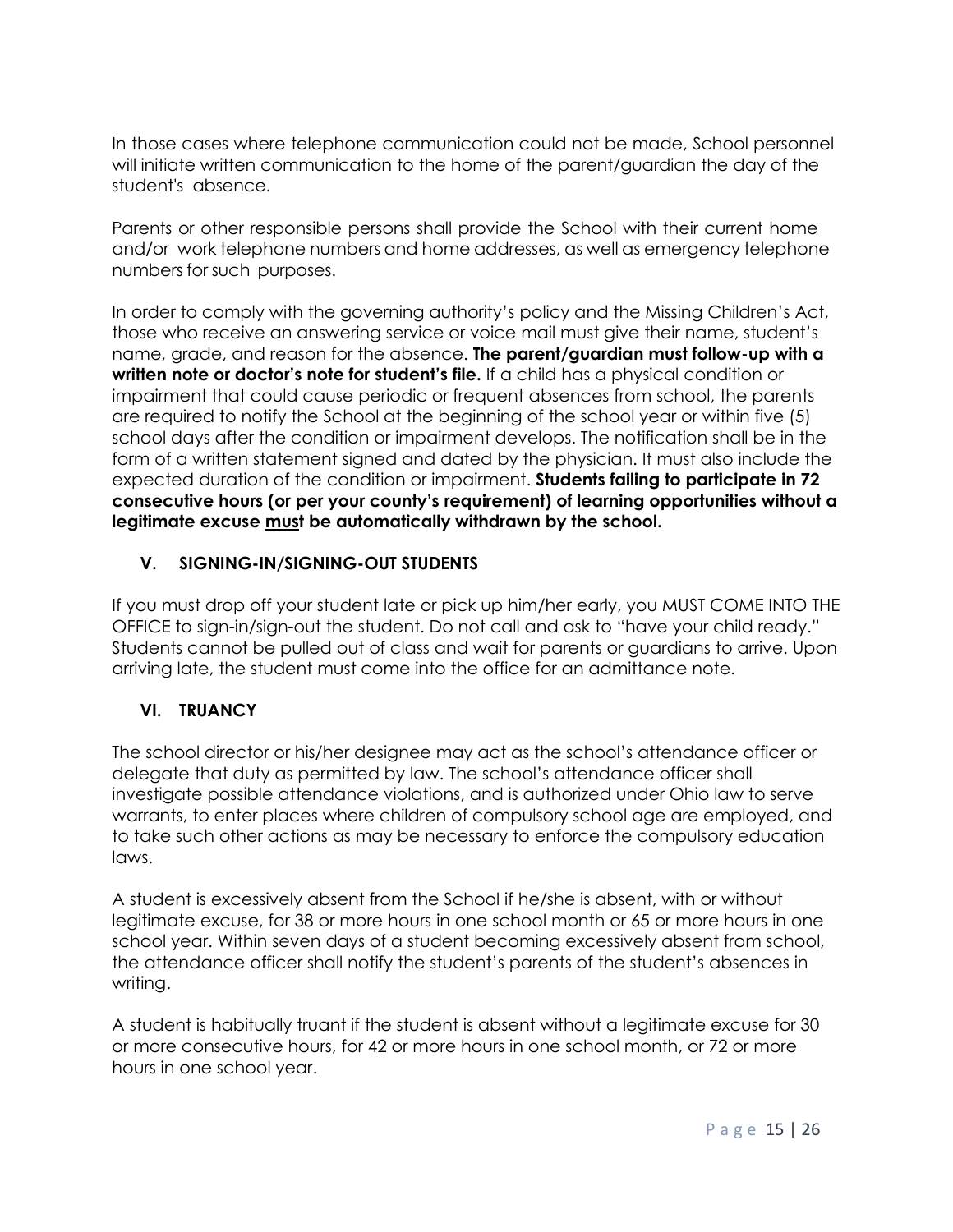Legitimate excuses for the absence of a student otherwise habitually truant include, but are not limited to, the student was enrolled in another school; the student's absence was excused in accordance with applicable law or policy; or, the student has received an age and schooling certificate.

If the student is habitually truant and the student's parents have failed to cause the student's attendance, the School will assign the student to an absence intervention team (AIT) within 10 days. The school director or designee selects the AIT members, who shall include a representative of the School who knows the child and the child's parent, guardian, custodian, guardian ad litem, or temporary custodian. Members may also include a school psychologist, counselor, social worker, or representative of a public or nonprofit agency designed to assist students and their families in reducing absences. **More information on attendance, truancy, and withdrawal is available by request from the school office.**

## **VII. VACATIONS**

Vacations are encouraged to be taken during the interim breaks. If it is necessary to take a vacation during the school year, the school director or his/her designee must approve the absence prior to leaving or the absence will be considered unexcused. A maximum of five excused vacation days will be allowed under this policy. If vacation days cause the student to exceed 15 days of absence, a warning letter will be sent. Exceptions to this would be for students of active duty military personnel, who may have additional excused absences at the discretion of the school's administration for visitations relative to leave or deployment. Please refer to the school office for appropriate forms and required authorizations.

## **SECTION V**

## **STUDENT ACTIVITIES**

## **I. AFTER-SCHOOL ACTIVITIES/CLUBS**

Students who attend after-school activities must have written parent/guardian permission. Forms will be distributed prior to the beginning of the club or activity and must be submitted before school starts the day of the event. The forms must be complete, or a parent note must include the student's name, parent phone number, and the name of the adult who will pick up the student at the conclusion of the event. Students who do not have written permission will not be permitted to remain on school property. Students staying for an after-school activity must report to the activity area directly after dismissal.

## **II. FIELD TRIPS**

Field trips are academic activities that are held off school grounds. Field trips are chosen to provide sound educational experiences. Medications normally administered at School will be administered while on field trips. The Code of Student Conduct applies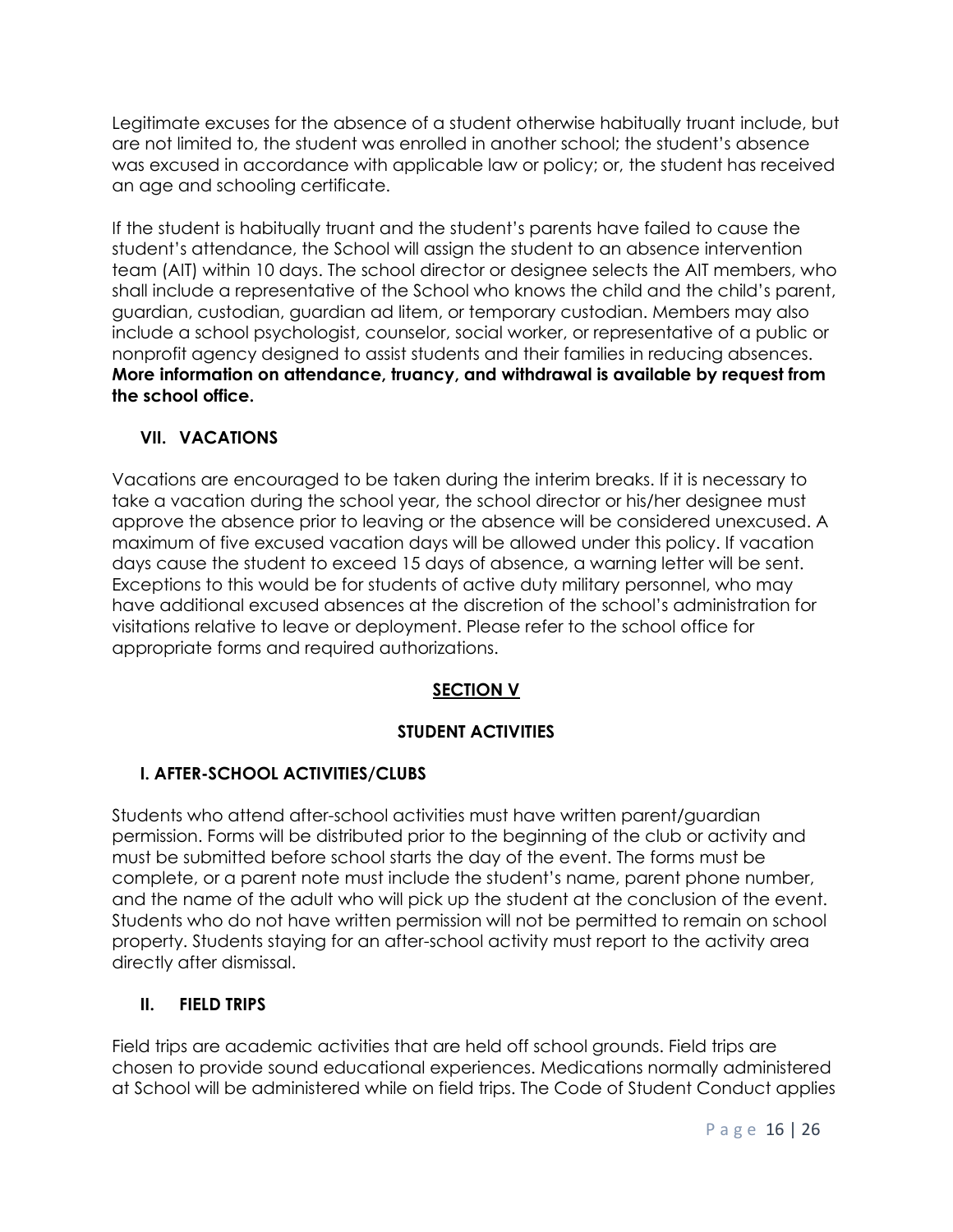to all field trips. Attendance rules also apply to all trips. While the School encourages the student's participation in trips, alternative assignments will be provided for any student whose parent does not give permission to attend. Students who violate School rules may lose the privilege to go on trips.

Summit Academy depends on parent/guardian chaperones to help with the supervision of students and provide a safe and successful trip. We invite any family member or friend to be involved in the students' experiences. We do ask, however, that chaperones do not bring other children along when they volunteer. Occasionally a small fee will be requested, depending on the field trip. All student conduct policies apply to field trips, as this is an extension of our school day.

## **III. MEALS/LUNCH PERIOD**

Summit Academy participates in both the National School Lunch Program or Community Eligibility Provision (CEP) which provides breakfast and lunch for students. We encourage parents/guardians to complete the NSLP application or Household Survey yearly. Students may also bring their lunches each day. Please refer to your school building's specific guidelines for designated areas. We discourage students from bringing such items as soda pop, cookies, cakes, or candy of any kind. PLEASE DO NOT SEND METAL UTENSILS TO SCHOOL.

Applications and/or the Household Survey for the school's meal program are available in the school office. **Parents/guardians may appeal adverse decisions to NLSP by following the hearing procedures, available in the school office.**

## **SECTION VI**

## **MEDICAL INFORMATION**

## **I. COMMUNICABLE DISEASES**

The School recognizes that control of the spread of communicable disease through both casual and non-causal contact. In order to protect the health and safety of the students, School personnel, and the community at large, the School shall follow all state statutes and health department regulations.

CASUAL CONTACT—the school director may exclude from the building, or isolate in the School, any student who appears to be ill or has been exposed to a communicable disease. Specific diseases shall include but not be limited to, lice, scabies, bedbugs, diphtheria, scarlet fever and other strep infections, whooping cough, mumps, measles, rubella, and others designated by the Ohio Department of Public Health.

NONCASUAL CONTACT—the School has the obligation to protect the safety of the staff and students. This can best be accomplished by assuring that all persons in the school community understand the method of transmission and prevention of diseases that are not contracted through airborne pathogens, but rather, through direct contact with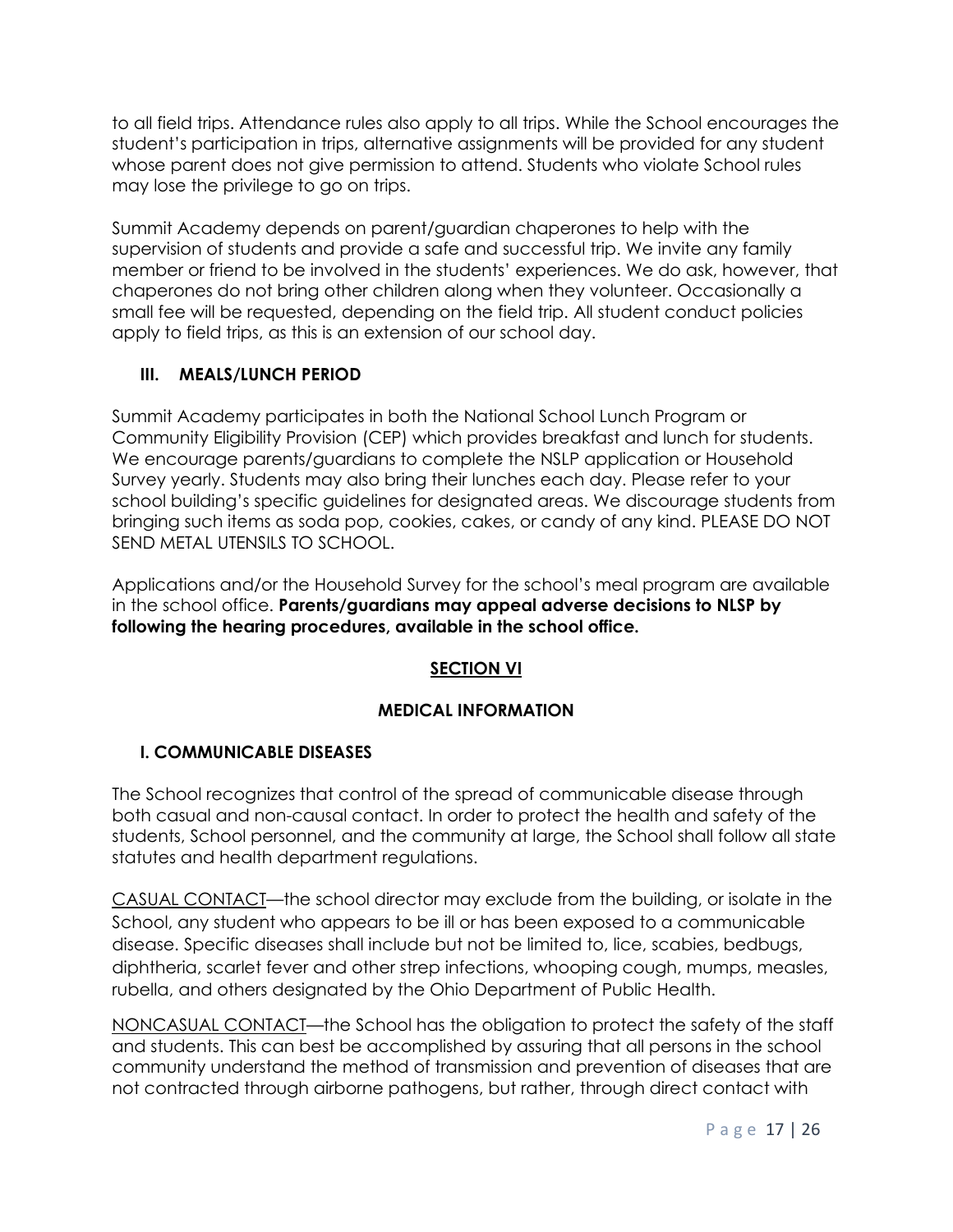body fluids and excretions, especially blood, vomit, feces, or urine. Noncasual contact communicable diseases include sexually transmitted diseases, AIDS (Acquired Immune Deficiency Syndrome), AIDS-related complex, HIV (Human Immunodeficiency Virus), Hepatitis A, B, C and other disease that may be specified by the State Board of Health. The School will seek to keep students in school unless there is definitive evidence to warrant exclusion. The School is also committed to assuring the confidential status of individuals who may have been diagnosed with a blood-borne communicable disease.

## **II. IMMUNIZATIONS**

In order to safeguard the school community from the spread of certain communicable diseases and in recognition that prevention is a means of combating the spread of disease, the School requires all students to be immunized in accordance with state statutes, unless specifically exempt for medical or other reasons. A student may also be exempted from immunization if a parent or guardian objects for good cause, including religious conviction. Each student must have received the immunizations required by law or have an authorized waiver.

Students may be enrolled for 14 calendar days without providing acceptable immunization records. After 14 days, students (including those in kindergarten) for whom proper records have not been provided **must be excluded from school** per Section 3313.671 of the Revised Code.

## **III. MEDICATION PROCEDURE**

## A. PRESCRIBED/OVER THE COUNTER

Summit Academy is committed to providing for the safety and welfare of all students. Parents/guardians should, with their physician's guidance, determine whether the medication schedule could be adjusted so that medications could be administered during **non-school hours**. When it is necessary for school personnel to administer any medication, whether prescribed or over the counter, the following procedures will be observed:

- 1. A Medication Authorization form must be completed and signed by **both the parent/guardian and the student's physician.** This should contain the name and address of the student, grade level of the student, and name of medication as well as dosage and times required. Special instructions, including storage and sterile requirements, date medication is to begin as well as date medication should terminate, if applicable, and possible reactions that should be reported to the physician must also be included in the form. It is very important to list the physician's name, address and phone number; and
- 2. **The medication must be brought to the School office by a parent, guardian, or other adult**. The medication must be in the **original container** with the pharmacy label on it, clearly noting the student's name, physician's name, current date, pharmacy name and phone number, name of medication, prescribed dosage, special handling, and storage. Students are not permitted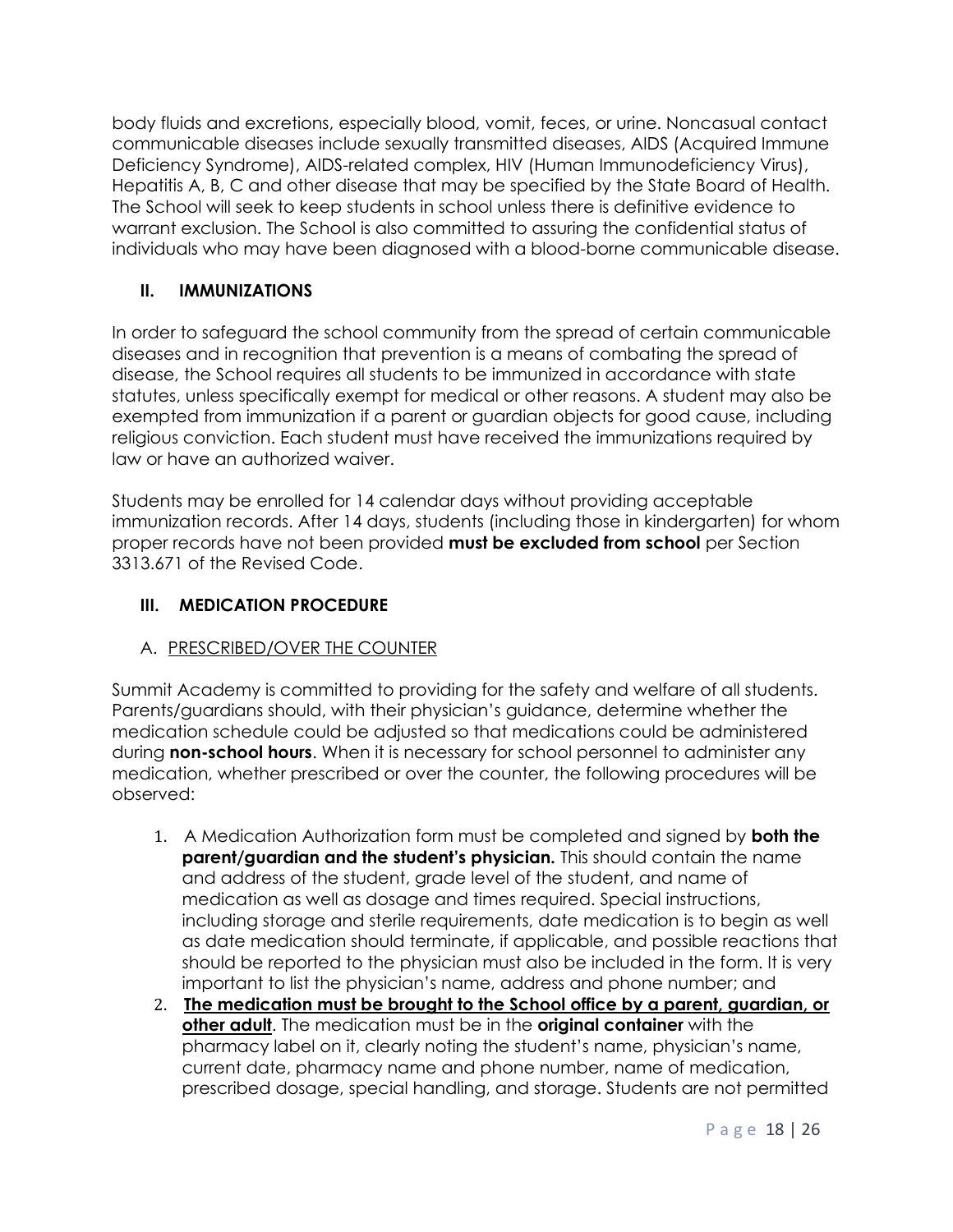to transport medication on the bus. Students are not permitted to bring their medication into the School on their own.

A student may possess and use a metered dose inhaler or a dry powder inhaler to alleviate asthmatic symptoms or before exercise to prevent the onset of asthmatic symptoms. The inhaler may be used at School or at a school-sponsored activity or program, provided the appropriate form is filled out and on file in the school office. A student who is authorized to possess and use a metered dose or dry powder inhaler may not transfer possession of any inhaler or medication to any other student. **A completed form must be on file in the school office.**

If there is a change in the student's medication, the School must be notified immediately, and the parent/guardian and physician must complete a new form**.**

Any unused medication unclaimed by the parent will be destroyed by school personnel when a prescription is no longer to be administered or at the end of the school year.

If the student does not need to take medication at School, but is taking medication at home that might affect his/her behavior, please notify the School that medication is being taken at home and the teacher will be informed of this fact.

Please consult your school director regarding any unique medication requests.

B. OVER THE COUNTER MEDICATIONS

**A physician** must approve the OTC medication request and the student is not permitted to keep this medication in his/her possession. If a student is found using or possessing an OTC medication without parent and physician authorization, he/she will be brought to the school office and the parent/guardian will be contacted. The medication will be confiscated until a written authorization is received from both the parent and physician. Students shall not distribute medication of any kind to another student. Any unused medication (OTC or prescription) unclaimed by the parent will be destroyed by school personnel when a prescription is no longer to be administered or at the end of the school year.

## **SECTION VII**

## **TRANSPORTATION**

## **I. BUS REGULATIONS**

The following rules are to be observed by students riding school buses. Violations of these rules will result in disciplinary action and reported to parents through a Bus Conduct report. Get on and off your regularly assigned bus at your designated stop in an orderly manner. Arrive at your designated bus stop before the bus is scheduled to arrive. Board the bus and go directly to an available or assigned seat. Remain seated while the bus is in motion, keeping the aisles and exits clear. Observe classroom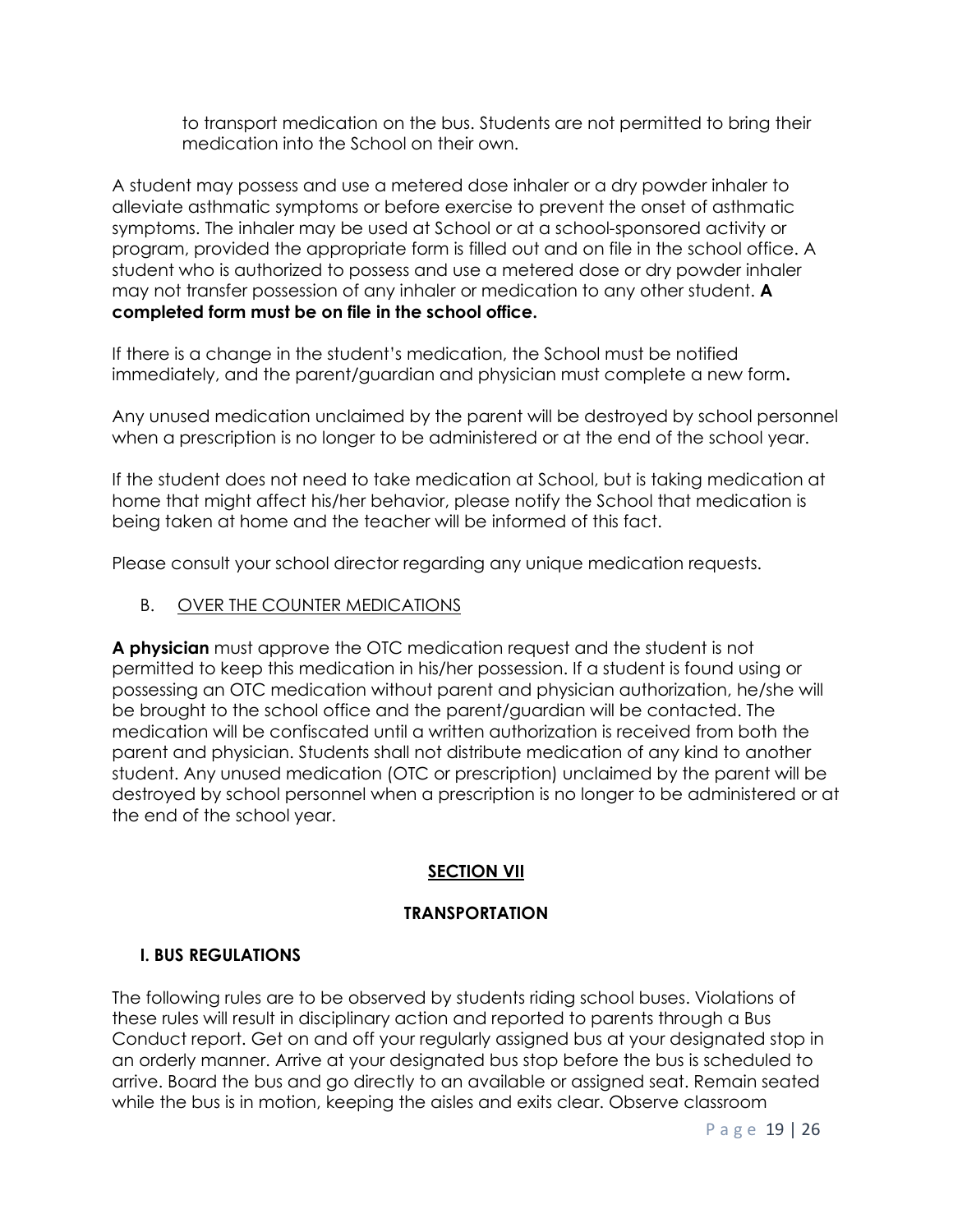conduct and obey the driver promptly and respectfully. The bus is an extension of the classroom. **Code of Student Conduct rules are expected to be observed.** Go directly to the bus when dismissed from School. Go directly home from your bus stop. Use no profane language or gestures. Eating or drinking is not permitted on the bus when the bus is in motion. No tobacco, drugs, or alcohol should be in the possession of anyone on the school bus unless it is a medication given for a life-threatening condition (i.e., bee sting kit, asthmatic inhaler, etc.) You must NOT throw or pass objects on, from, or into the bus. Keep all objects or parts of your body inside the bus at all times. Keep noise to a minimum. You may talk quietly. No talking is permitted at railroad crossings or other places of danger as specified by the driver. Cross the street at least ten feet in front of the bus. Immediate removal is authorized when behavior poses a danger to persons or property or is a threat to the safe operation of the school bus. REMEMBER THAT RIDING THE BUS IS A PRIVILEGE.

## **II. DRIVING**

Secondary students are not permitted to drive to and from school. Exceptions to this rule must be approved by the school administrator, after a meeting is held with the student and parent/guardian.

## **III. FIELD TRIP TRANSPORTATION**

A field trip or school-sponsored trip shall be defined as any planned journey by one or more students away from school premises, which is under the supervision of a professional staff member and an integral part of a course of study. Other schoolsponsored trips shall be defined as any planned, student-travel activity which is approved as part of the School's total educational program. The school director or his/her designee shall approve all trips before taken. Students may be charged fees for school-sponsored trips, but no student shall be denied participation for financial inability, nor shall nonparticipation be penalized academically. Students on all schoolsponsored trips remain under the supervision of the School and are subject to the school's administrative guidelines and policies. The Governing Authority does not endorse, support, or assume liability in any way for any staff member, volunteer, or parent of the School who takes students on trips not approved by the school director or his/her designee. No staff member may solicit students of the School for such trips within the facilities or on the grounds of the School without permission from the school director or his/her designee. Permission to solicit neither grants nor implies approval of the trip. Such approval must be obtained in accordance with the School's policies.

## **SECTION VIII**

## **CONDUCT/DISCIPLINARY PROCESS**

## **I. HARASSMENT, INTIMIDATION, AND BULLYING**

Summit Academy prohibits acts of harassment, intimidation or bullying (including cyberbullying) of any student, or other person associated with the School. Harassment,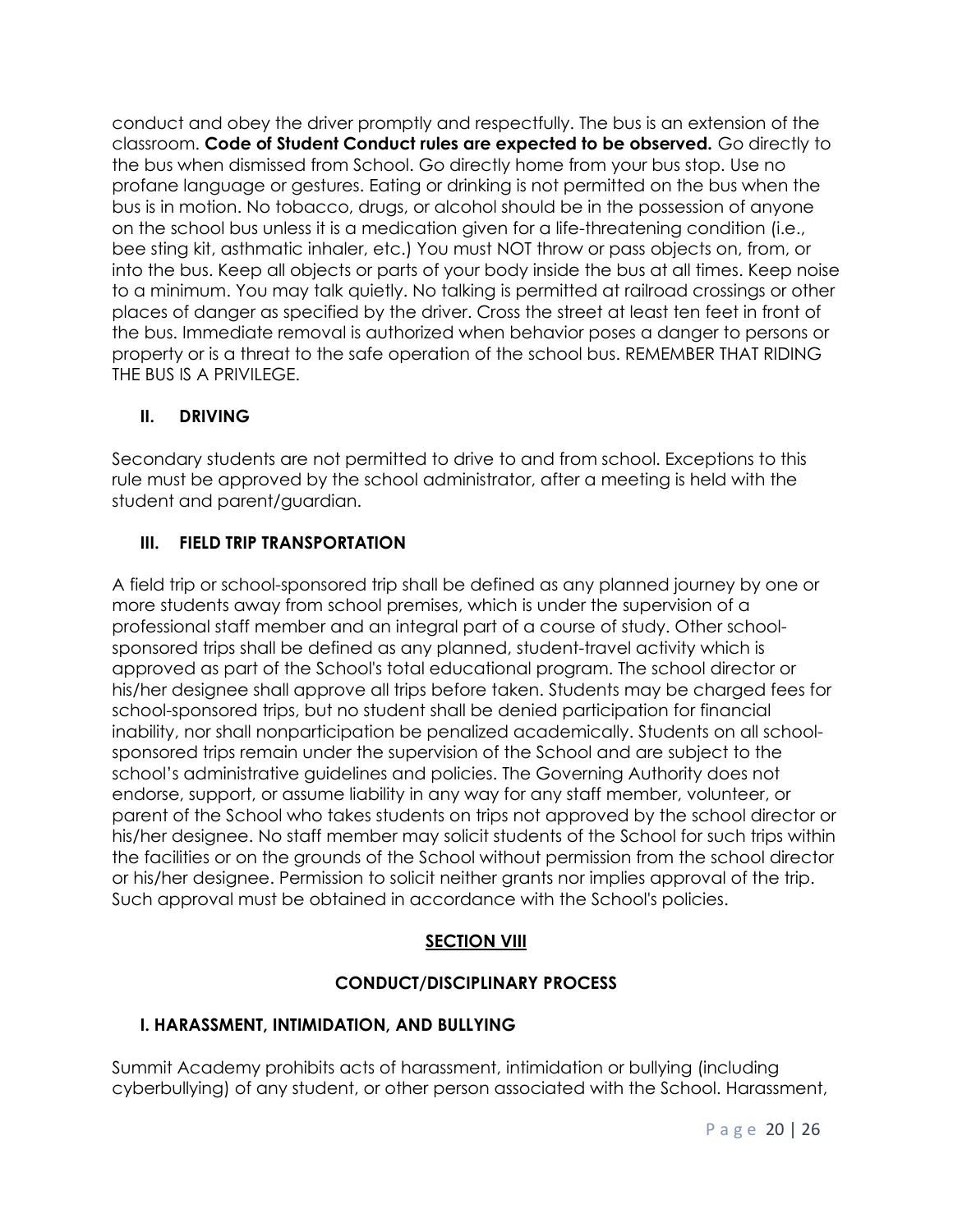intimidation, bullying, and cyberbullying mean any intentional written, verbal, or physical act that a student has exhibited toward another particular student more than once and the behavior causes mental or physical harm to the other student; and is sufficiently severe, persistent, or pervasive that it creates an intimidating, threatening, or abusive educational environment for the other student. This also includes violence within a dating relationship. Sexual harassment includes unwelcome sexual advances or any form of improper physical contact or sexual remark.

Harassment (includes intimidation, bullying, and cyberbullying) of a student by other students is a violation of federal law and is contrary to the School's commitment to provide a physically and psychologically safe environment in which to learn.

## *The procedure for reporting harassment/intimidation/bullying may be obtained in the school office.*

Students must report acts of harassment, intimidation or bullying to teachers, school employees, and/or school administrators. Parents/guardians of students should file written reports of suspected bullying/harassment, with the school director or other appropriate administrator. Teachers and other school staff who witness acts of harassment or receive reports of harassment will notify School administrators. When acts of harassment are verified and a disciplinary response is warranted, students are subject to the full range of disciplinary consequences. Retaliation against those who file a complaint or participate in the investigation of the complaint is prohibited. False accusations can have serious effects on innocent individuals; therefore, all students are expected to act responsibly, and honestly whenever they present harassment allegations or charges.

## **II. CELL PHONES**

Summit Academy Management prefers that students not bring cell phones or other personal communication devices to school. However, we understand that some families want the students to have these during transit times to and from school. It is mandatory that these devices are turned in to the school director or designee before the start of school. Permission to have a device must be granted by the school director or a designee on a case-by-case basis. Summit Academy will not accept responsibility for any devices brought into the School. In emergencies, parents/guardians should only contact students through the school office. Students found using personal devices during class times will have them confiscated and they will only be released to the parent/guardian.

## **III. CODE OF STUDENT CONDUCT AND DISCIPLINE**

All students are expected to conform to the Student Code of Conduct and Discipline at School. This applies whenever students are on the school premises, at school activities or functions -- whether on or off the school premises -- and on transportation to and from the School, if paid for or provided by the School. Students are subject to the School's disciplinary process when they fail to adhere to the Student Code of Conduct.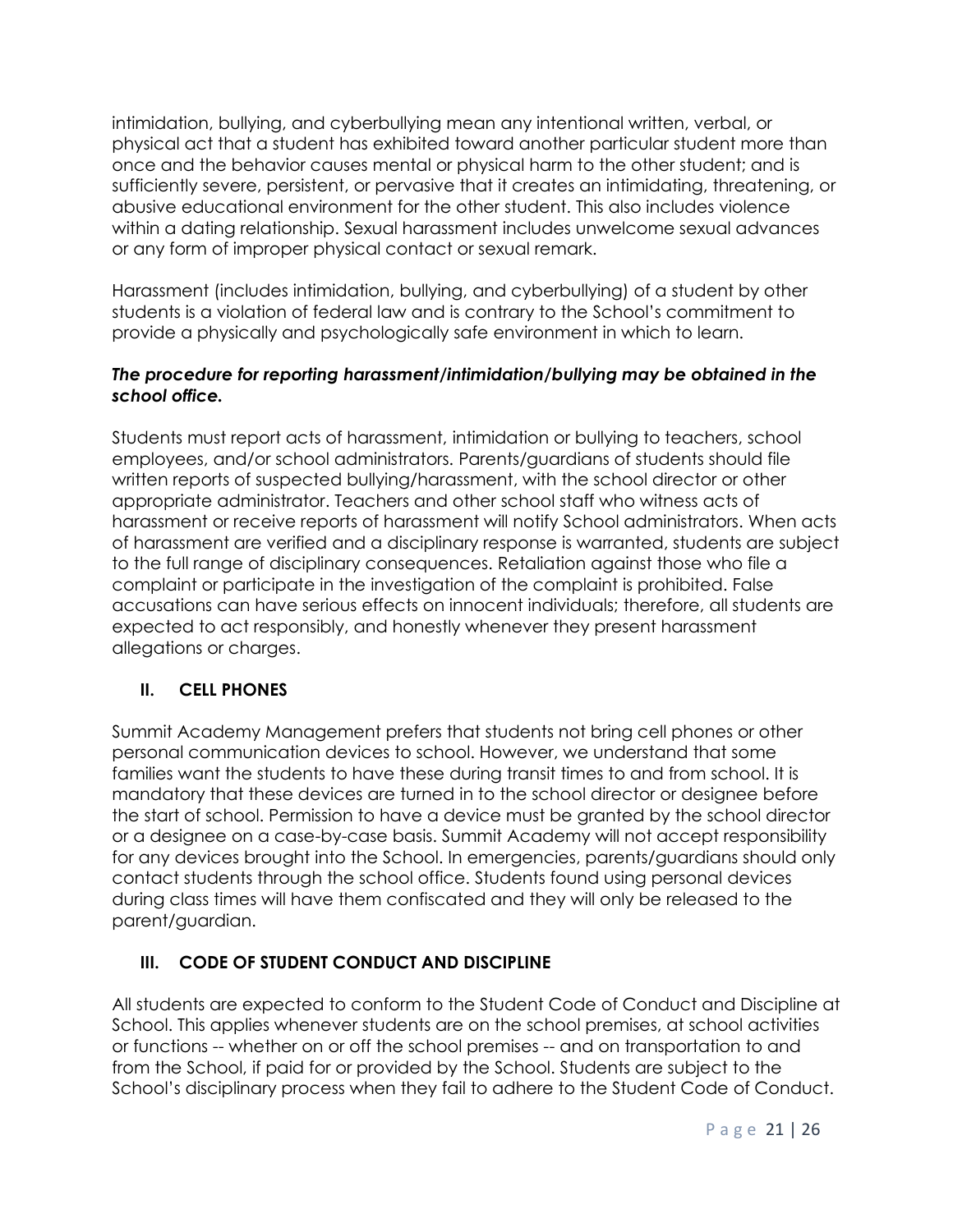Students may also be subject to the School's disciplinary process for a violation of the Code of Student Conduct, regardless where it occurs, if the misconduct is directed at the school staff or their property.

If any student is caught fighting, the parent/guardian will be called for immediate removal of the student. If a parent/guardian cannot be reached, Summit Academy may call the police to intervene. A conference will then be arranged with the parent/guardian to discuss further action. This could lead to suspension or expulsion, depending on the nature of the violation.

In accordance with Ohio law, a student may be to subject to emergency removal if he/she breaks any of Summit Academy's codes of conduct and is a danger to oneself, others, or property or is an ongoing threat of disruption in the learning environment.

For violations of the Student Code of Conduct, a student may face disciplinary action including, but not limited to, suspension (both in-school and out-of-school), expulsion, removal and/or permanent exclusion.

For more information the relevant policies may be obtained in the school office.

## **IV. STUDENTS WITH DISABILITIES**

A student with a disability is a child who is receiving Special Education services for a disability as defined in the Operating Standards. These students may be suspended for not more than 10 days per school year without a manifestation determination review. Repeated and/or serious violations may indicate that a change in placement or change to the student's Individualized Education Plan is warranted.

## **V. DRESS CODE**

In general, school dress should ensure the welfare and safety, and enhance a positive image of our students and School. Students are expected to practice good personal hygiene and have clean clothing and footwear that meet dress code standards. Any form of dress or grooming that attracts undue attention, distracts from instruction and/or interferes with health and safety will be considered unacceptable and the student will be referred to the school administrator. The School's dress code is attached as Exhibit A.

## **VI. PERSONAL PROPERTY**

Students are prohibited from bringing items such as digital music devices (iPods, MP3 players, etc.) or pocket video games, etc. to school unless otherwise agreed upon by the IEP team. Exceptions to this rule may be special occasions whereby the school administrator or teacher gives permission (i.e. video game day). Parents should receive notice in advance.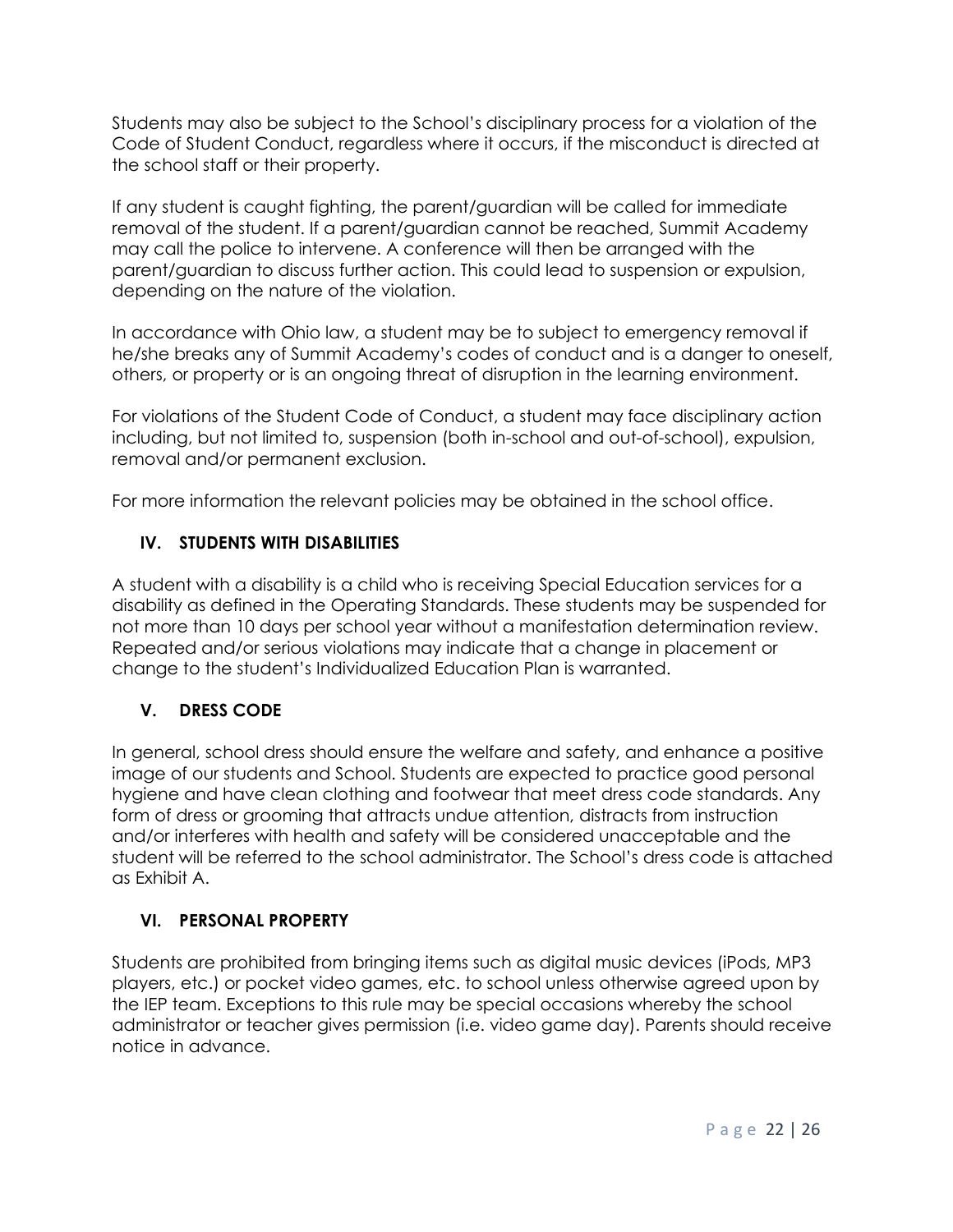No pocketknives, lighters, or weapons of any type are allowed, and possession of such items may result in legal prosecution. If the student brings items of this type to school, they will be confiscated—the parent/guardian must come in to retrieve it and further disciplinary action may result.

## **VII. SEARCH AND SEIZURE**

Search of a student and his/her possessions may be conducted at any time the student is under the jurisdiction of Summit Academy, provided there is a reasonable suspicion that the student is in violation of law or school rules. A search may also be conducted to protect the safety of others. All searches may be conducted with or without a student's consent. Anything that is found in the course of a search that may be evidence of a violation of school rules or the law and may be taken and held or turned over to the police. The School reserves the right not to return items that have been confiscated. A metal detection device may also be used to ensure safety of all students and will be used in accordance with school policy and corporate safety team guidelines.

## **VIII. SMOKING/USE OF TOBACCO POLICY**

The use of tobacco and nicotine products is prohibited on the school grounds or at any school-sponsored function. Tobacco products include cigars, cigarettes, pipes, snuff, or any other matter or substance that contains tobacco. This includes the use of electronic cigarettes and/or vaporizers.

The use of tobacco and nicotine products is prohibited on the school grounds or at any school-sponsored function. Tobacco products include cigars, cigarettes, pipes, snuff, or any other matter or substance that contains tobacco. This includes the use of electronic cigarettes and/or vaporizers.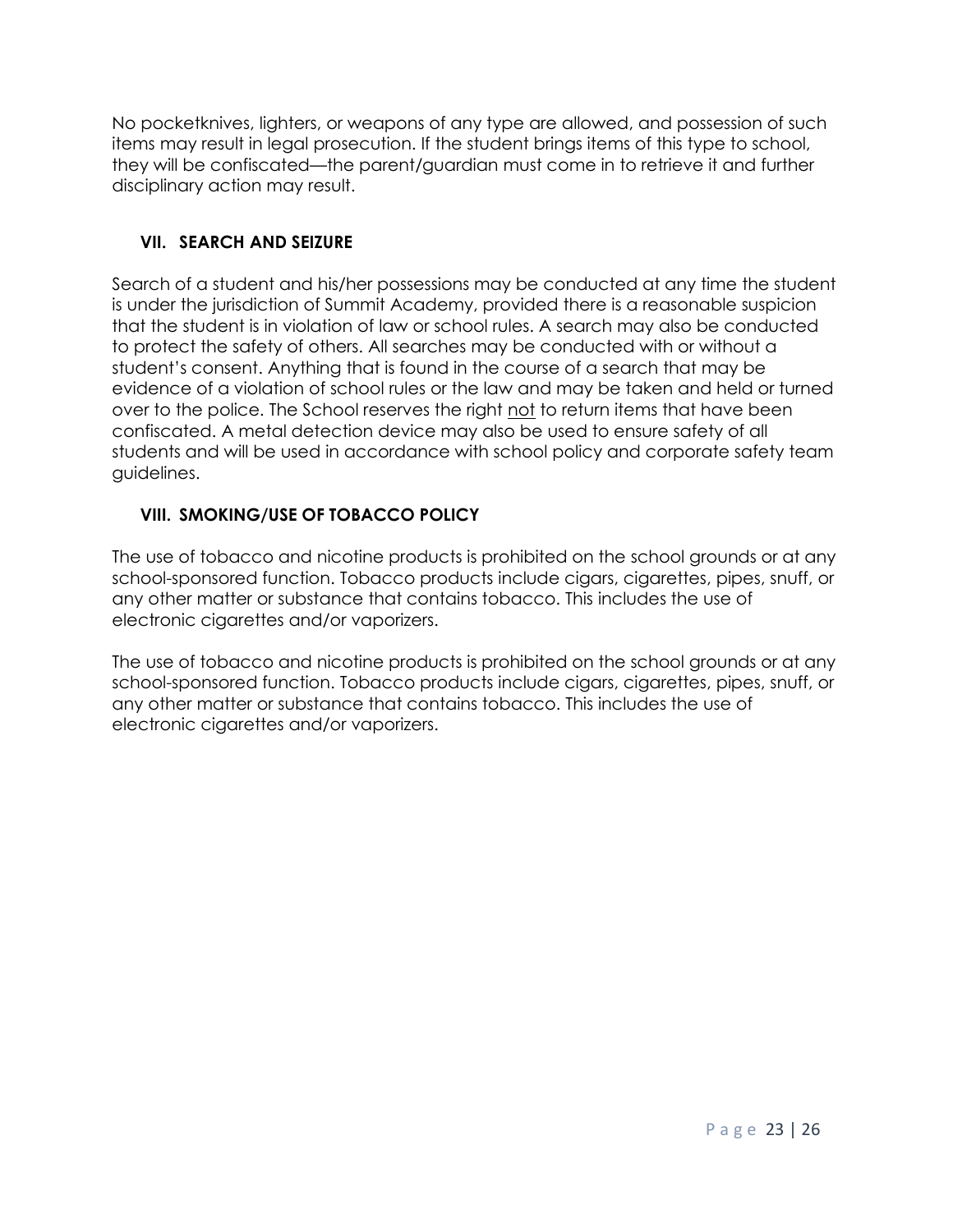## **EXHIBIT A**

## **DRESS CODE**

In general, school dress should ensure the welfare, safety, and enhance a positive image of our students and school. Students are expected to practice good personal hygiene and have clean clothing and footwear that meets dress code standards. Any form of dress or grooming that attracts undue attention, distracts from instruction and/or interferes with health and safety will be considered unacceptable and the student will be referred to the School Administrator.

Outerwear (i.e., coats, jackets, gloves, boots, hats) and book or gym bags must be stored in the assigned location during the school day.

#### Acceptable dress code (Monday-Friday)

- − Dress pants khaki (tan), black, or navy only Jeans can be worn with special permission only. Summit Academy students should wear pants that are modest.
- − Shorts or skirts khaki (tan), black or navy only Skirts and shorts must be knee-length.
- − Summit Academy uniform shirts are required and should be tucked in. Each school location will provide information on acquiring uniform shirts.
- − Belts if pants, shorts, or skirts were designed for belts, then belts should be worn.
- − Comfortable Shoes tie, loafer or tennis shoes of any solid color are acceptable. NO platform shoes, high heels/wedges, sandals, open-toed shoes or flip flops. Tennis shoes must be tied at all times. No loose, dragging laces will be permitted. Tennis shoes must be worn in gymnasiums.
- Uniforms are required on all field trips, unless alternative dress is approved by the School Administrator.

#### **Miscellaneous**

- − NO large earrings, gauges, charms, necklaces at any time.
- NO jewelry is to be worn in body piercings. Clear piercing retainers may be worn if necessary.
- − NO jewelry during Martial Arts or Physical Education classes.
- NO hats/head coverings or sunglasses. These items must be removed before entering the building, stored in a book bag, and may be put on after exiting the building.
- NO clothing or footwear that may damage flooring and/or furniture
- NO sleepwear or bathing suits (unless specified for camp, field trip or special day activities) bathing suits must be modest and one-piece suits.
- NO see-through or sheer clothing, exceptionally tight or potentially distracting clothing, and spandex or yoga wear.
- − NO low-cut necklines
- − NO gang-associated attire as determined by the School Administrator.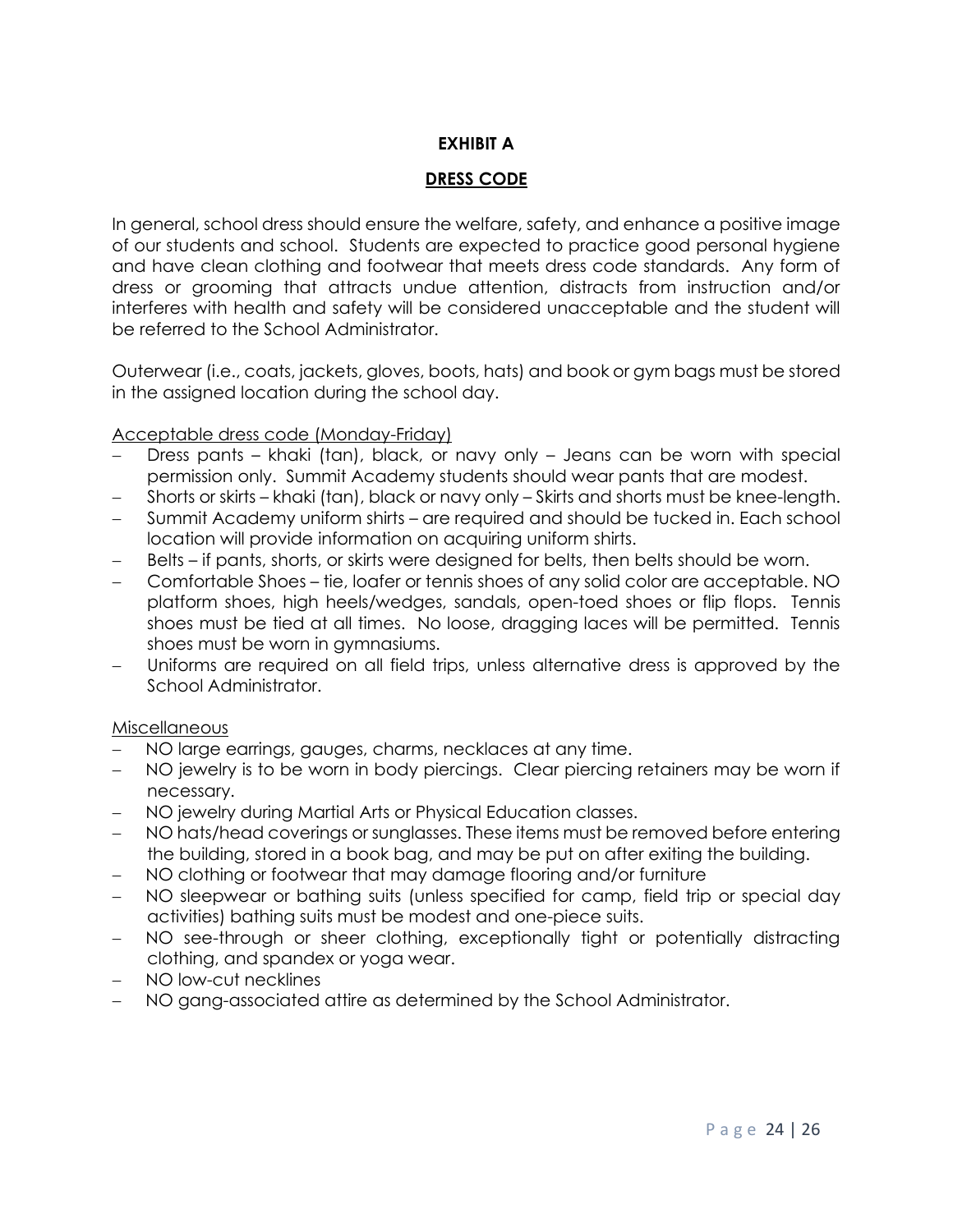#### **SUMMIT ACADEMY SCHOOL SONG**

We have come from near and far, to discover who we are; and we hold in high esteem, every dream we dare to dream. Bound in body, mind, and heart, we will strive to do our part; sowing seeds of love and trust, that will grow inside of us. Oh hail to thee, Summit Academy! We pledge ourselves to you, as we live each day anew.